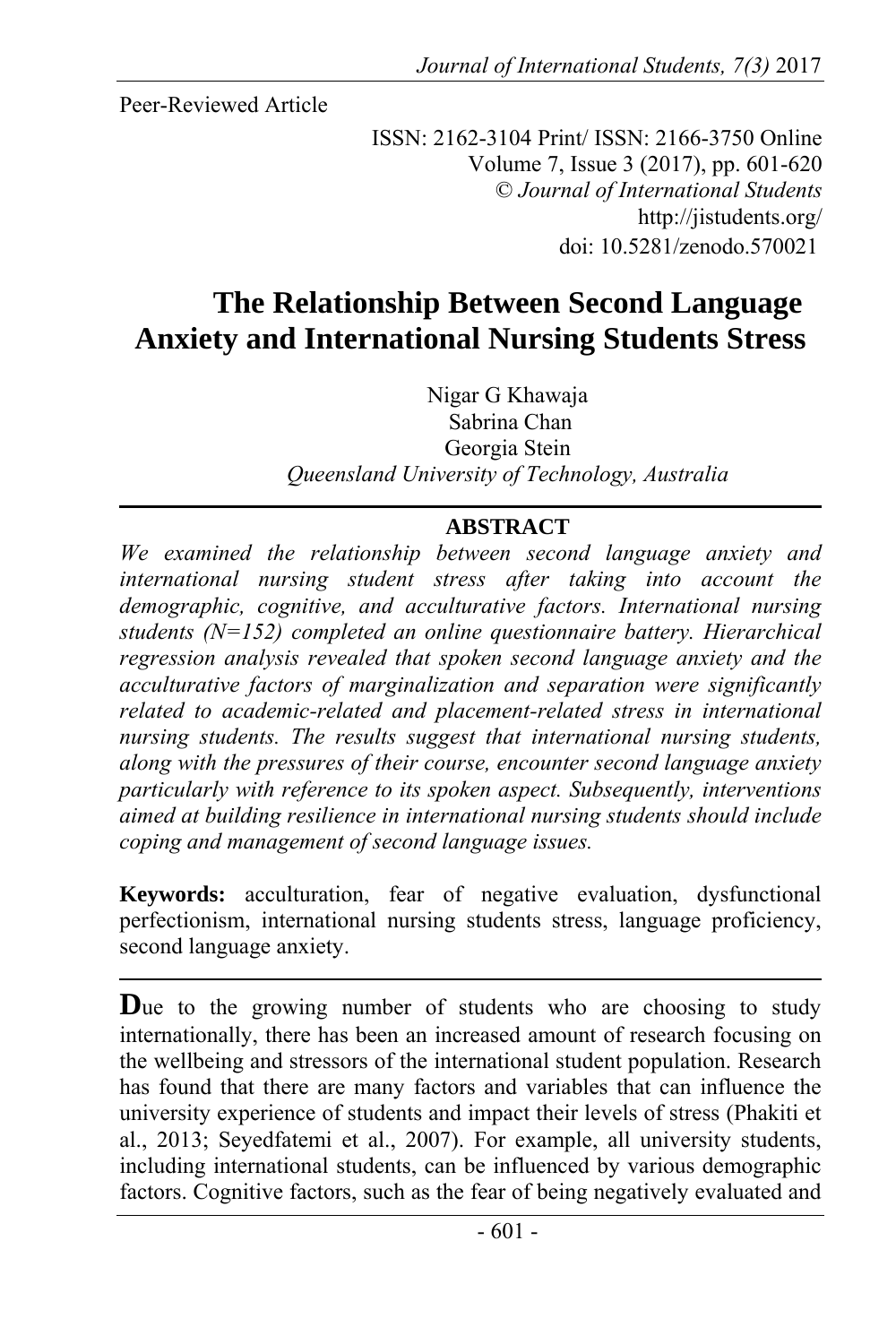displaying traits of perfectionism, are also factors that could influence the levels of stress experienced by university students. However, compared to domestic students, international students also have other factors that can contribute to the stress experienced at university. International students are affected by acculturative factors, such as marginalisation and separation, which have been found to be associated with higher levels of stress. Studies in this area have also indicated that language issues are a major source of concern for many international students, particularly speaking and writing in the host country's language, and these difficulties can often lead to students experiencing second language anxiety (SLA) (Brown, 2008; Fritz et al., 2008; Yu & Shen, 2010).

SLA is a distinct type of anxiety experienced by individuals, who are using a second language. This second language is a new language acquired over and above the native language to function in a social, occupational or a professional setting (Brown, 2008). The proficiency of this second language may vary. SLA has primarily been conceptualized as consisting of spoken and written anxiety. The second language can be used to communicate with others. It can also be used to comprehend subject matter and to compose text. Anxiety can emerge in the form of emotional, social, physiological or cognitive symptoms. As a part of communicating in the second language, a person may experience fear, physiological arousal, and thoughts of being judged and evaluated by others. Writing in the second language can be a frustrating experience and can lead to fear of making mistakes, and evaluated by others as not good enough (Yu & Shen, 2010; Zheng, 2008).

While it is important to explore factors that contribute to international students' stress in general, international students studying nursing have the added stress of clinical placements, in addition to the academic stress experienced in general educational environments. The nursing training involves mastering theoretical and technical knowledge and evidence based research, and undertaking professional placements. These placements allow nurse students to translate their theoretical knowledge into practical skills. Although the practicums may commence with student nurses observing senior nurses, they move to advance levels, which involve the trainees interacting with multidisciplinary teams and patients in order to offer services and to engage in complex decision making. In order to graduate, the nurses have to successfully pass the theoretical and practical components of their training. Therefore, for international nursing students, it is important that they are able to express themselves authentically and accurately, as they must negotiate both an academic environment as well as their placement environment. However, the relationship between SLA and international nursing student stress remains almost unknown in the current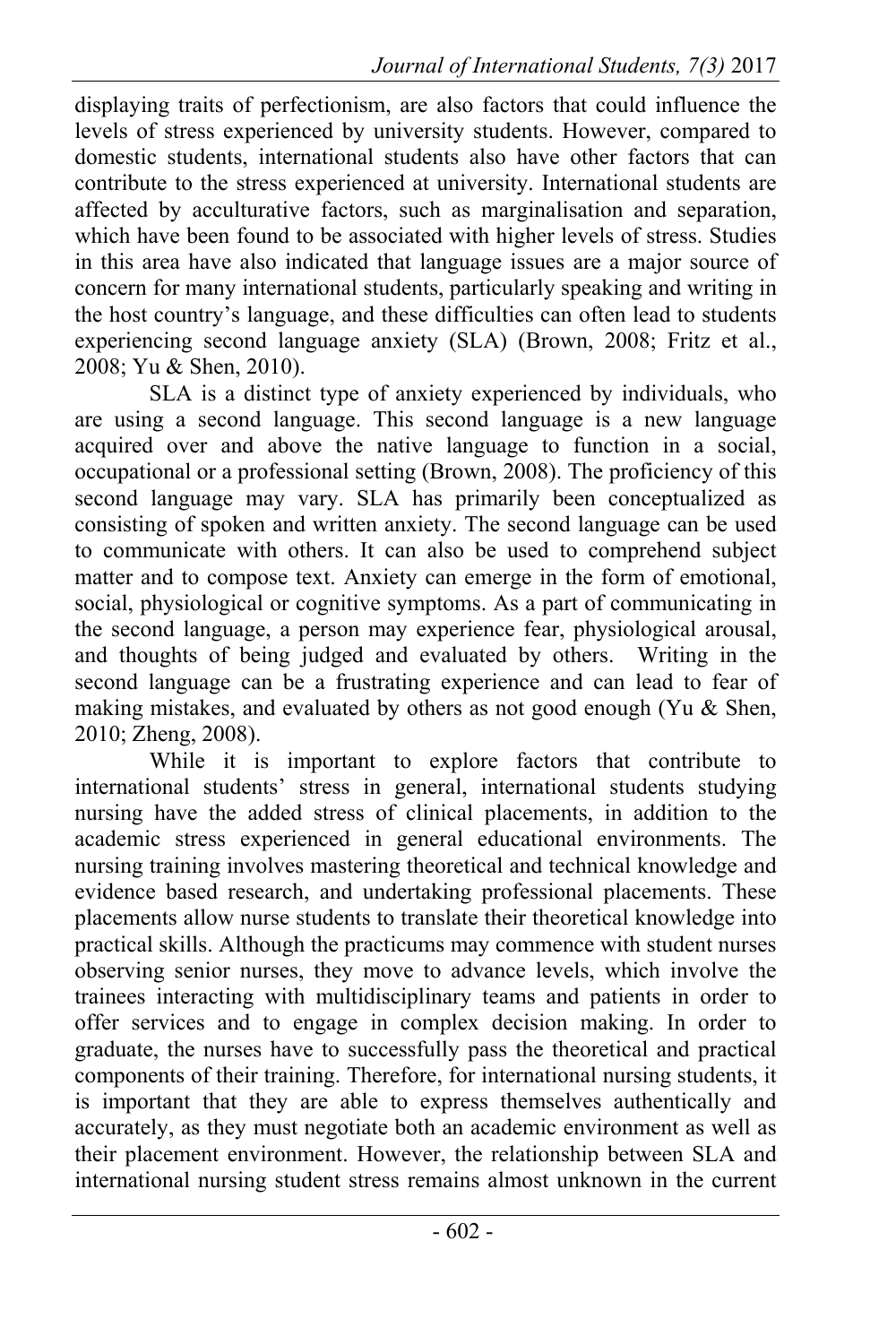literature. To better understand international nursing students' stress, the present paper sought to explore how demographic, cognitive, acculturative, and SLA factors are associated with the stress these students experience in academic and placement environments.

## **LITERATURE REVIEW**

## **International Nursing Students' Stress**

For nursing students, stress can be categorised as academic and placement-related stress. Nursing students have reported that issues related grasping complex concepts,, presentations, style of instruction, work load and passing written and oral assessments are some of the academic -related sources of stress that make their coursework challenging (Gibbons et al., 2009a; Higginson, 2006). In contrast, placement-related stress involves various sources of pressure from their course requirements to practice in actual hospital settings. Issues related to conducting clinical procedures, relationships with clinical staff and patients, and expectations of placements are some of the placement-related stressors that have been identified by nursing students (Gibbons et al., 2009a; Higginson, 2006).

In Australia, the majority of international nursing students are from Asia and they have English as their second language. Emerging literature is highlighting the challenges associated with using a second language for academic pursuits (Phakiti et al., 2013). Second language issues have been associated with academic-based difficulties in international students (Trice & Yoo, 2007). International students require greater effort to overcome difficulties in their learning environment compared to domestic students (Andrade, 2006). In the case of nursing courses, second language can have a significant negative impact on international nursing students' learning of the subject content and successfully passing written exams (Phakiti et al., 2013). Additionally, international students in nursing programs can encounter professional and relational difficulties due to their communication in a second language. For students in the placement settings, relationships with patients and colleagues, as well as feelings of being a valuable member of the profession, can be negatively affected by SLA (Crawford & Candlin, 2013). Subsequently, international students have been found to exhibit symptoms of worry, anxiety, stress, and depression with reference to their academic accomplishments (Bayram & Bilgel, 2008; Brown, 2008). In spite of the significance of second language in learning experiences of international nursing students, the characteristics that make these students susceptible to stress with the academic-related and placement-related components of their course are not fully understood.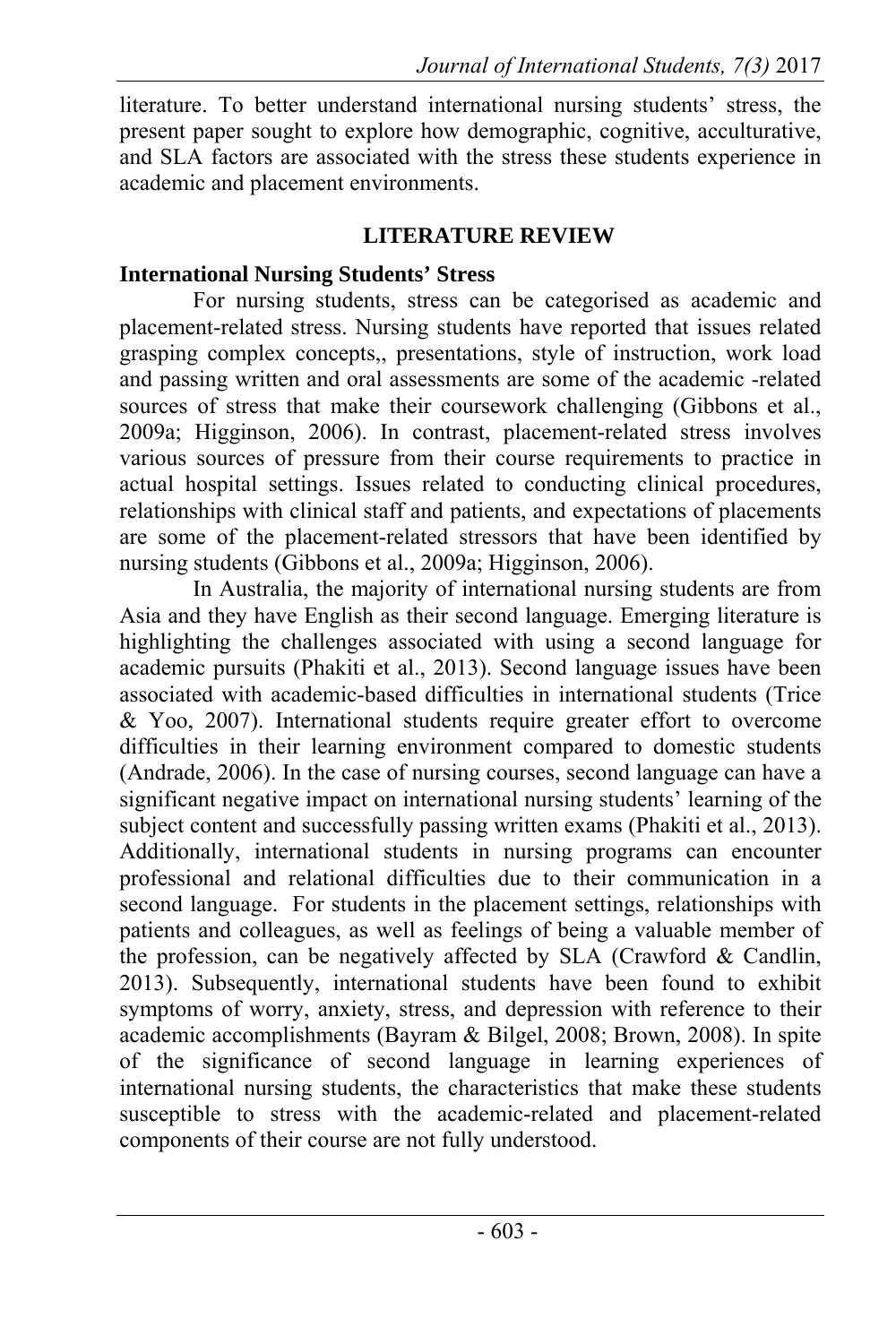### **Demographic characteristics and stress**

While some demographic factors such as social support have been clearly linked with students' stress (Poyrazli et al., 2004), the effect of other demographic characteristics such as gender, age, and employment status have been less clear. Furthermore, there is scarce information on the demographic characteristics that make international nursing students vulnerable to program-specific stressors as well as SLA. With nursing programs consisting of a variety of mature-aged students who may possess prior professional nursing experience, and younger, inexperienced students, a few studies have examined the effect of age on other aspects of nursing student functioning such as academic achievement and styles of coping (Admi, 1997; Blackman, 2001). However, even this evidence has been conflicting (Blackman et al., 2007). It has been found that differences in financial satisfaction, employment status, and gender, are related to levels of reported distress in the general international student population (Khawaja & Duncanson, 2008). In particular, females and those in full-time employment were found to report higher levels of depression. Yet other studies have shown that males were more likely to report feelings of loneliness (Poyrazli et al., 2004). With the absence of information on demographic effects on SLA, particularly with international nursing students, it would therefore be important for researchers to further extract information regarding the demographic characteristics that predispose international students to stress and SLA.

### **Cognitive variables and stress**

 Many studies have been conducted on the relationship between various cognitive variables and stress in the university student population. Aspects of personality, cognitive style, and dominant affect can also influence the amount of anxiety experienced by the second language speaker, with consequences on other areas of functioning (Bailey et al., 2000; Zheng, 2008).

## **Fear of Negative Evaluation**

 Research on language acquisition has suggested that fear of negative evaluation may mediate experiences of SLA (Casado & Dereshiwsky, 2001; Cebreros, 2003). Cebreros' (2003) found that a fear of negative evaluation by peers and instructors was amongst the reported experiences of speaking anxiety, which also included avoidance of communicating in English as second language, and feelings of being overwhelmed, nervous, and confused. However, the evidence for fear of negative evaluation in SLA remains scarce. Additionally, as issues with fear of negative evaluation have also been found in nursing students, it would be crucial to explore further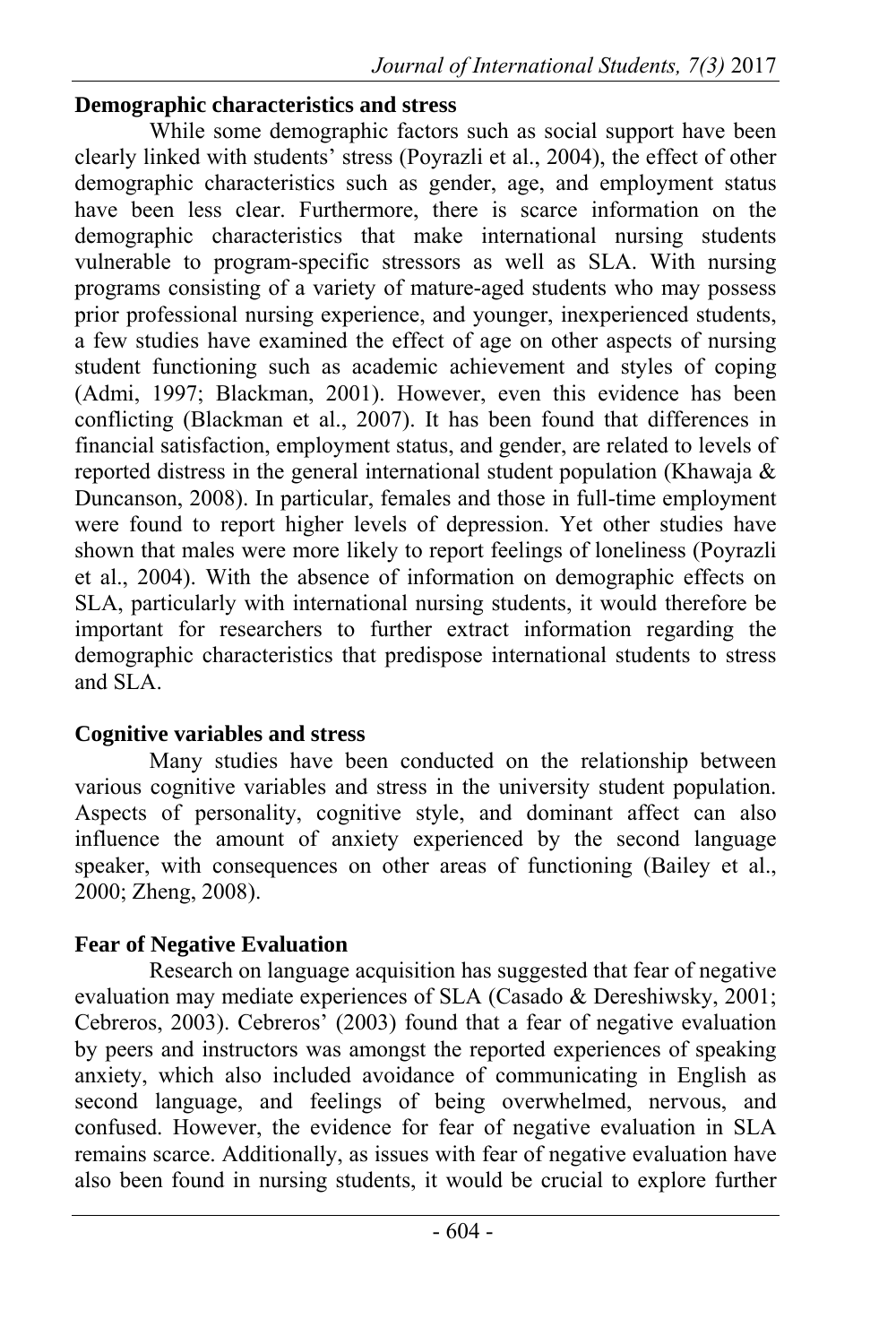how this factor exacerbates SLA in a way that could influence performances of nursing students, particularly in placement settings where communication is inevitable.

# **Perfectionism**

 Perfectionism refers to critical self-evaluations based on high personal standards of performance and achievement (Frost et al., 1990), which can be adaptive or maladaptive. As has been found with international students, perfectionistic individuals tend to ruminate and worry about meeting personal expectations, which are often unrealistic, resulting in stress and an over-exhaustion of their ability to cope (Khawaja & Dempsey, 2007). In particular, maladaptive perfectionists demonstrate higher levels of concern over mistakes, and self-doubt, which leads to higher levels of depression (Lee & Park, 2011). Similarly, Sturman, Flett, Hewitt and Rudolph (2009) found that students with a sense of self-worth that was contingent on perfectionism were more vulnerable to depression. They proposed that students who had a greater need for successful performance and approval to maintain their sense of self-worth were more likely to develop workaholic, goal-obsessed styles that could lead to burnout, exhaustion, and psychological distress. They further clarified that these students are specifically vulnerable in situations where failure or a low sense of achievement is experienced (Sturman et al., 2009), a view that is further supported by Neff and Vonk (2009).

 While perfectionism has not been directly assessed in SLA studies, especially within the nursing population, it is likely that maladaptive perfectionistic tendencies could exacerbate the experience of SLA. International nursing students with high personal standards that are difficult to achieve are at an increased risk of developing psychological distress, particularly with the added challenge of having to function as a studentnurse practitioner in professional settings where second language is the main medium of communication.

## **Acculturation and Stress**

 Two major aspects of acculturative stress experienced by international students include marginalization and separation (Khawaja & Dempsey, 2008). Separation is evident in individuals who don't value belonging to the host culture and instead hold on to their original culture, while marginalization is defined as a lack of social connectedness with the host culture as well as their original culture (Berry, 1997). Sullivan and Kashubeck-West (2015) found that international students had higher rates of marginalization and acculturative stress compared to immigrant groups, and established that these higher rates are due to unique factors relating to being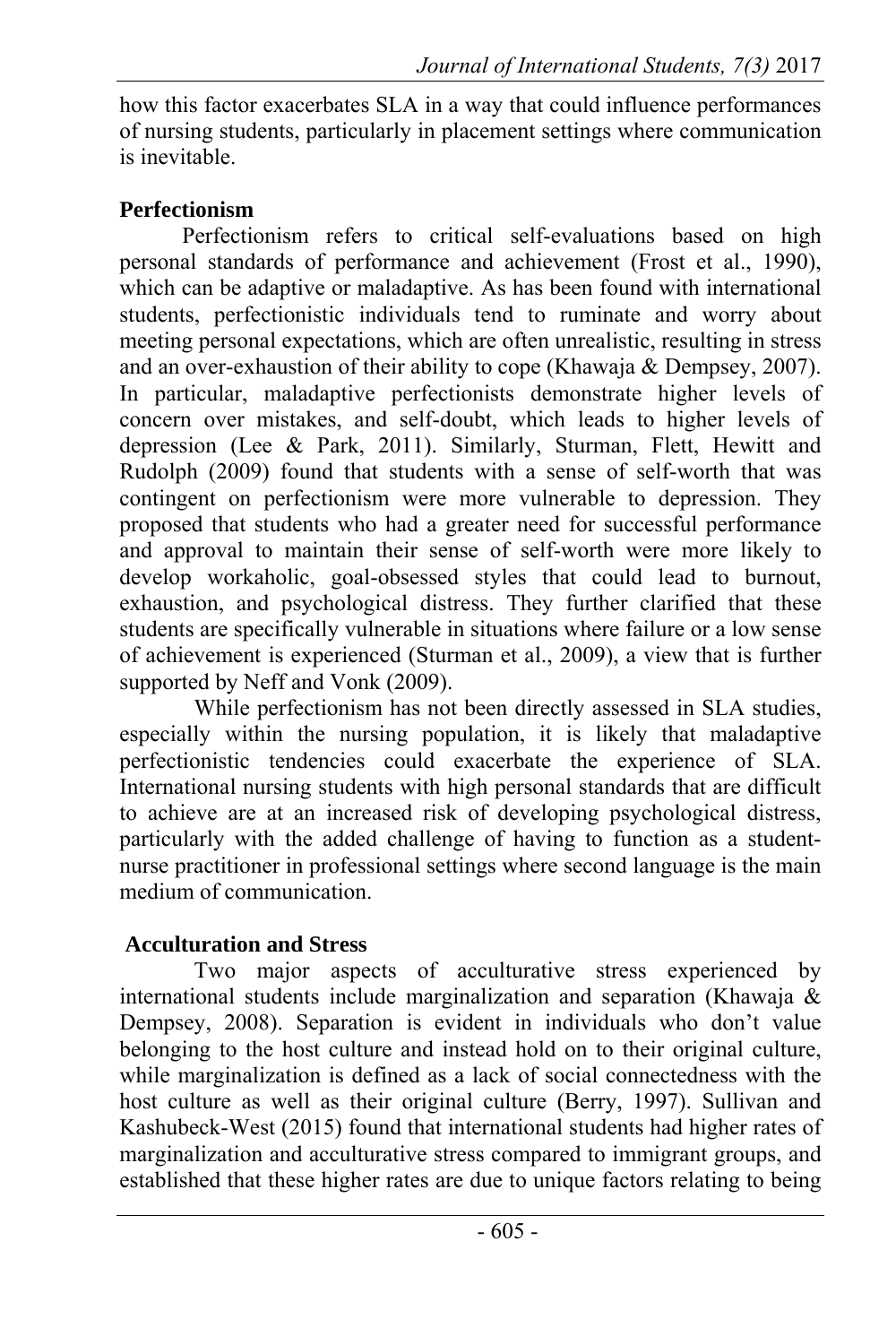an international student rather than demographic factors.

 Diminished interaction and interest between international students and members of the host culture can maintain or even exacerbate maladjustment and stress in international students, particularly with communication issues (Andrade, 2006; Major, 2005). Developing meaningful connection between the international student and members of the host culture not only promotes cross-cultural understanding (Ujitani  $\&$ Volet, 2008), but may also encourage second language communication in international students, which if avoided can lead to loss of self-confidence and self-efficacy, anxiety, sadness, fatigue, and feelings of inadequacy over their language skills (Brown, 2008; Major, 2005). As support between international students and members of the host culture, especially within the university, has been found to encourage the development of effective coping skills in nursing students (Seyedfatemi et al., 2007), understanding how acculturative stress relates to SLA can aid in developing management strategies for SLA and other aspects of international student stress.

## **Second Language Anxiety (SLA)**

 SLA refers to a performance-related anxiety, which can impact the students' well-being and academic achievement (Crawford & Candlin, 2013). The physiological symptoms of SLA such as increased heart rate, hot flushes, perspiration, mind going blank, and a decreased ability to concentrate, are consistent with the symptoms of anxiety disorders (American Psychiatric Association, 2000; Andrade & Williams, 2009). The cognitive symptoms, which include negative thoughts and worries about test performance, and stress about skill-based activities, can hinder learning (Andrade & Williams, 2009). Social and emotional symptoms include feelings of shame and embarrassment, sadness, and frustration associated with expressing oneself and not being understood by native speakers (Brown, 2008).

 Correlations have been found between written language proficiency and adjustment outcomes for international students (Andrade, 2006), however others have proposed that it is the spoken aspect that is most stressful part of the second language experience (Brown, 2008). It is important to note that much of SLA appears to be perpetuated by perceived competence rather than actual proficiency in the language (Brown, 2008; Casado & Dereshiwsky, 2001; Khawaja & Dempsey, 2007; MacIntyre et al., 1997; Pitts, 2009). Despite having met university language proficiency requirements, Brown's (2008) interview with international postgraduate students indicated perceived oral ability was still a major concern and contributor to the students' level of distress and embarrassment. This was reinforced by diminished contact between international and domestic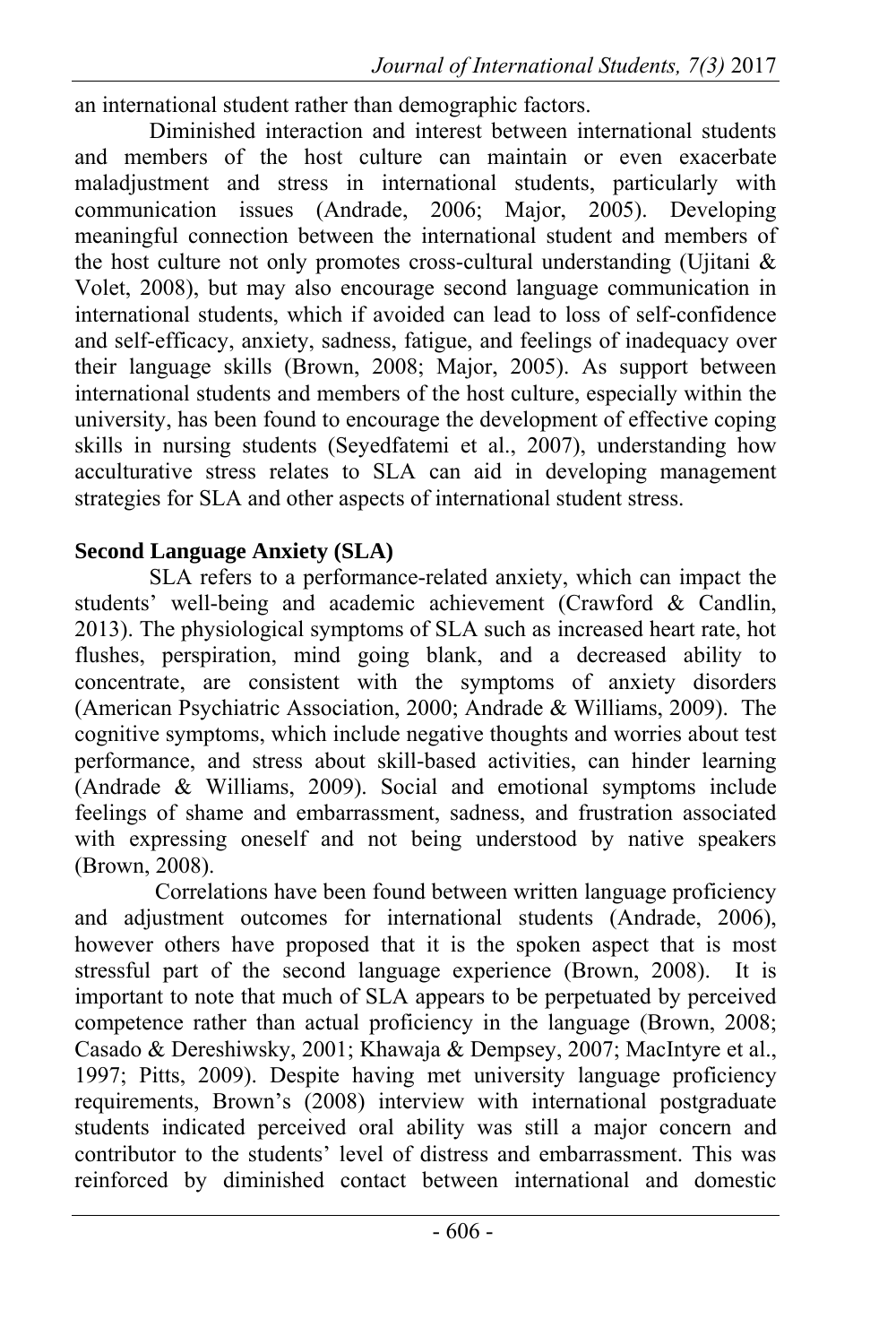students. International students tended to withdraw from situations of communication in the host language, while domestic students avoided or were less inclined to befriend international students as they perceived the effort required to modify their communication style as exhaustive (Brown, 2008). As such, studies like Brown's (2008) have found that second language issues in international universities can generate feelings of anxiety, frustration, sadness, fatigue, shame, withdrawal from social contact with the host culture, and avoidance of communicating in the host language. This leads to a cycle of diminished opportunities for reparative experiences that could otherwise habituate international students to anxiety-provoking and stressful interactions within academic and social settings.

## **The Current Study**

 Even though there have been some studies examining the relationship between demographic and cognitive factors of stress in international students (Khawaja & Dempsey, 2007), there have been few studies examining the relationship between these stress factors and second language anxiety. Furthermore, there is a scarcity of research investigating the relationship between second language anxiety and stress in international nursing students as manifested in academic and placement settings. Hence, the current study aimed to explore the predictability that spoken and written SLA would add to international nursing student stress after taking into account the demographic, cognitive, and acculturative factors. It is hoped that the exploratory findings from this study would contribute to current literature on SLA and international nursing student stress, providing more in-depth understanding of the factors of international nursing student stress. This may influence future directions in industrial and institutional policies, in particular those pertaining to international nursing student wellbeing, as well as in the field of language psychology.

### **RESEARCH METHOD**

### **Participants**

One hundred and fifty two international students (females: 129, males: 23), enrolled in undergraduate nursing programs in faculties of nursing or midwifery across Australia participated in the study. The mean age of participants was  $26.23$  years  $(SD = 5.60)$ . The majority of students were in their third year of study (38.7%), while 32% were in their second year and 29.3% were in their first year. Majority of the participants spent between 1 - 3 years in Australia (42.1%), while 23% had been in Australia for one year or less, and 34.9% had been in Australia for three or more years. A mean of 10.31 years of studying English as a second language (*SD*   $= 6.69$ ) was also reported by the participants.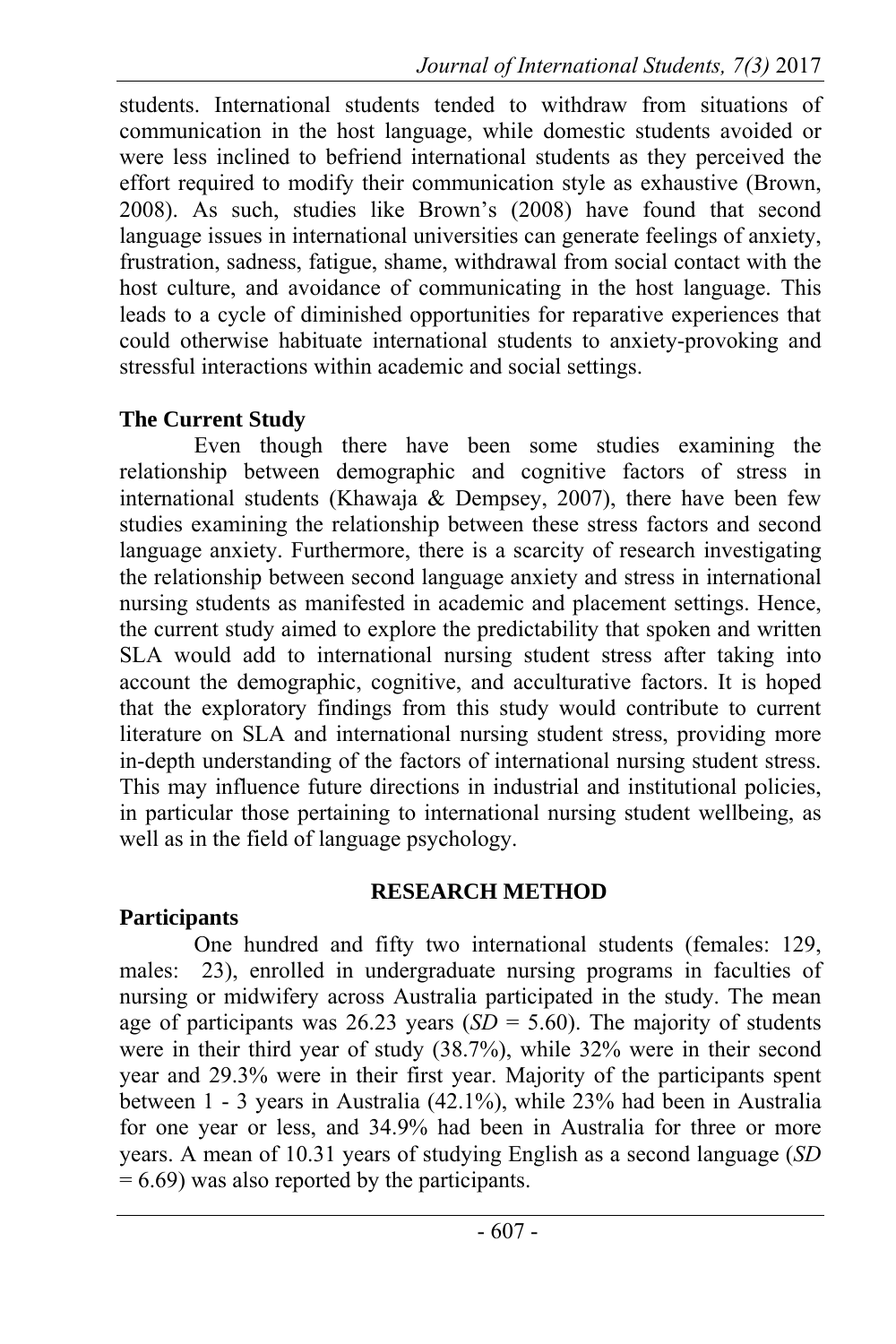# **Measures**

The electronic survey consisted of a brief demographic questionnaire and six measures which have been widely used in international student research:

## **Demographic measure**

Demographic and general information including age, gender, marital status, country of birth, current university level, and duration of study of the English language, were obtained through a form.

*Learning & Teaching-related and Placement-related Sources of Stress (Abridged form) (Gibbons et al., 2009a; Gibbons et al., 2009b)*

An abridged version consisting of 6 placement-related stress items and 11 academic g-related items was used in the present study. Using a 6 point Likert scale  $(0=$  Not at all to  $6 =$  Extremes source of stress) the nursing students indicate their sources of stress (Gibbons et al., 2009b). Placementrelated items measure situations that can be a source of stress (e.g. learning on placements; expectations to practice nursing exceptional skills; being able to demonstrate adequate skills, when questioned by the supervisor and; building and sustaining a relationship with patients). Learning and teaching – related items covered academic stress (e.g. being able to present at tutorials, able to participate in class discussion, expected to grasp concepts and abilty to analyse and evaluate subject matetr0. Statistical procedures were used by the authors to draw items out of their original 29-items scale with three subscales: learning & teaching-related, placement-related, and course organisation-related sources of stress (Gibbons et al., 2009a). The original scale was found to have good test-retest reliability  $(r = .8)$  (Gibbons et al., 2009a). Higher scores indicated a higher level of stress.

*Second Language Speaking Anxiety Scale (SLSAS) (Woodrow, 2006).*

This 12-item scale was developed to measure in-class and out-ofclass experience by English-as-a-second-language students. On a five point Likert scale  $(1=$  Not at all anxious to  $5 =$  Most anxious) the respondents indicate the level of anxiety associated with speaking in English language in an academic setting such as when participating in a formal class discussion, presenting in a class discussion, or asking the lecturer a question (e.g. The tutor/lecturer asks me a question in English in class). Items were modified to make them suitable for the present study. "Teacher" was changed to "Lecturer/ supervisor" and "school" was changed to "university/clinical placement setting". The author reported high reliability of the combined scales  $(r = .94)$ , the in-class subscale  $(r = .89)$ , and out-of-class subscale  $(r = .89)$ = .87). High scores indicated a high level of anxiety associated with speaking English in academic setting.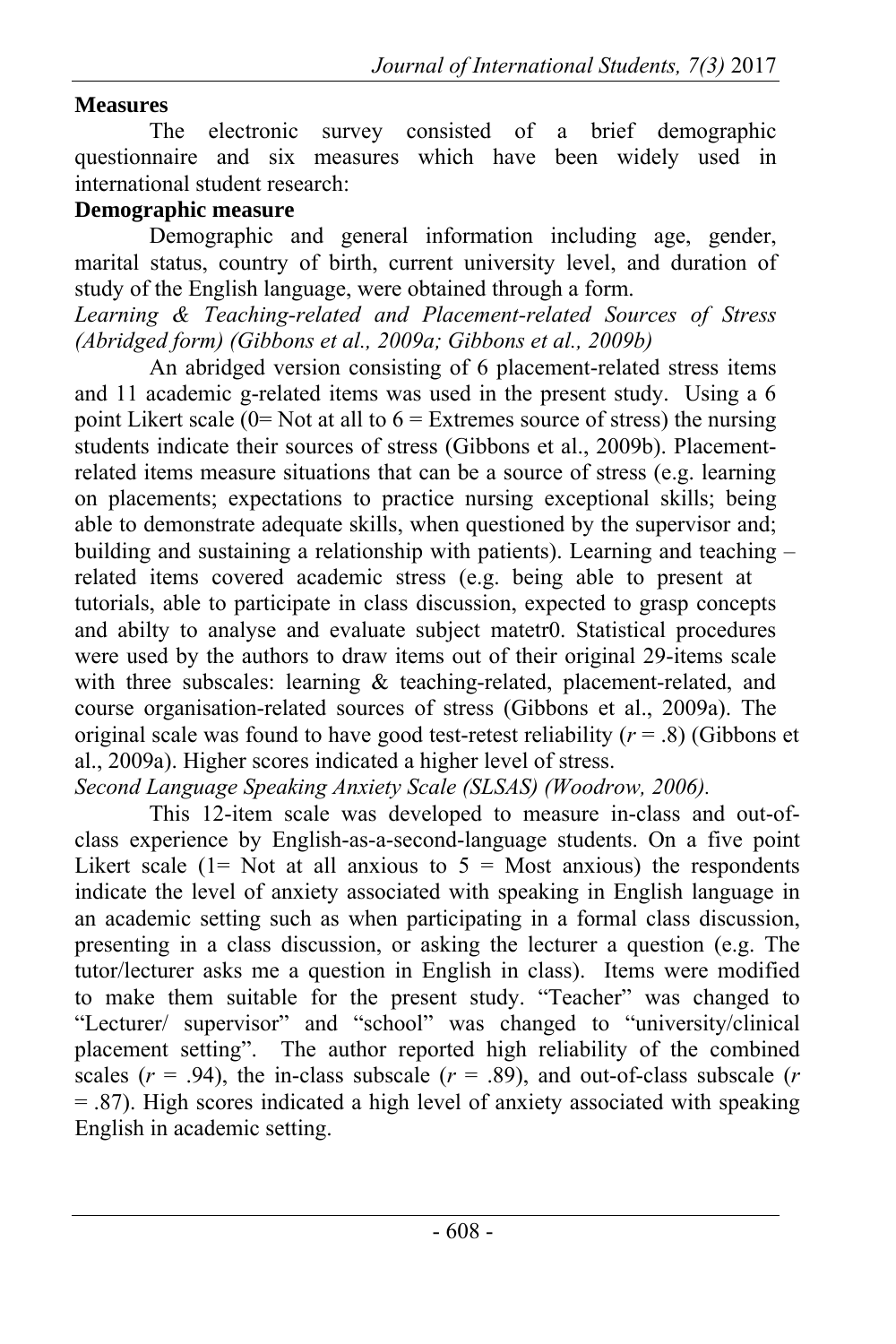*Second Language Writing Anxiety Inventory (SLWAI) (Cheng, 2004).* 

This 22-item scale measures second language writing anxiety. Respondents on a five point Likert scale  $(1=$  Strongly disagree to  $5 =$ Strongly agree) indicate the level of their somatic anxiety (e.g. I feel my heart pounding when I write English compositions under time constraint), cognitive anxiety (e.g. While writing English compositions, I feel worried and uneasy if I know they will be evaluated), and avoidance behaviour (e.g. I usually do my best to avoid writing English compositions), in relation to writing in English language. The scale is internally consistent (Cronbach's *α* = .91). High scores indicated a high level of anxiety associated with writing in English for academic tasks.

*Dysfunctional Perfectionism subscale (DYS-P) of The Frost Multidimensional Perfectionism Scale - Revised (FMPRS-R) (Khawaja & Armstrong, 2005).* 

This 11-item subscale was used to measure pathological or maladaptive perfectionism traits characterised by rigid goal setting, excessive high standards, inability to experience a sense of fulfilment, and distress over personal capabilities (e.g. If I fail at university or work, I am a failure as a person). Items were rated on a five-point Likert scale from 1 (strongly disagree) to 5 (strongly agree). The author reported the scale to be internally consistent (Cronbach's  $\alpha$  = .91). Higher score indicated an elevated level of maladaptive perfectionism.

*Brief Fear of Negative Evaluation Scale (Leary, 1983).* This 12-item scale has been used to measure apprehension about being evaluated negatively by others. Respondents on a five-point Likert scale  $(1 = Not at all characteristic$ of me to  $5 =$  Extremely characteristic of me) indicate their fears of being judged by others (e.g. I worry about what other people will think of me even when I know it doesn't make any difference; I am frequently afraid of other people noticing my shortcomings). This scale was reported by the author to have good reliability (Cronbach's  $\alpha$  = .90). Higher score indicated a high level of negative evaluative fears.

### *Marginalisation & Separation (Barry, 2001).*

The marginalisation and separation subscales of the East Asian Acculturation Measure (EAAM) were used in the current study to assess maladaptive acculturation. The marginalisation and separation subscales consist of 16 items rated on a seven-point Likert scale  $(1 =$  strongly disagree to 7 = strongly agree). Items reflected a tendency to interact with one's own culture by separating from the dominant culture (e.g. I prefer going to social gatherings where most of the people are from my culture) or a tendency to marginalise from dominant and other minority groups (e.g. I sometimes feel that neither Australians nor people from my culture like me). For the current study, items were reworded for relevance to the population such that the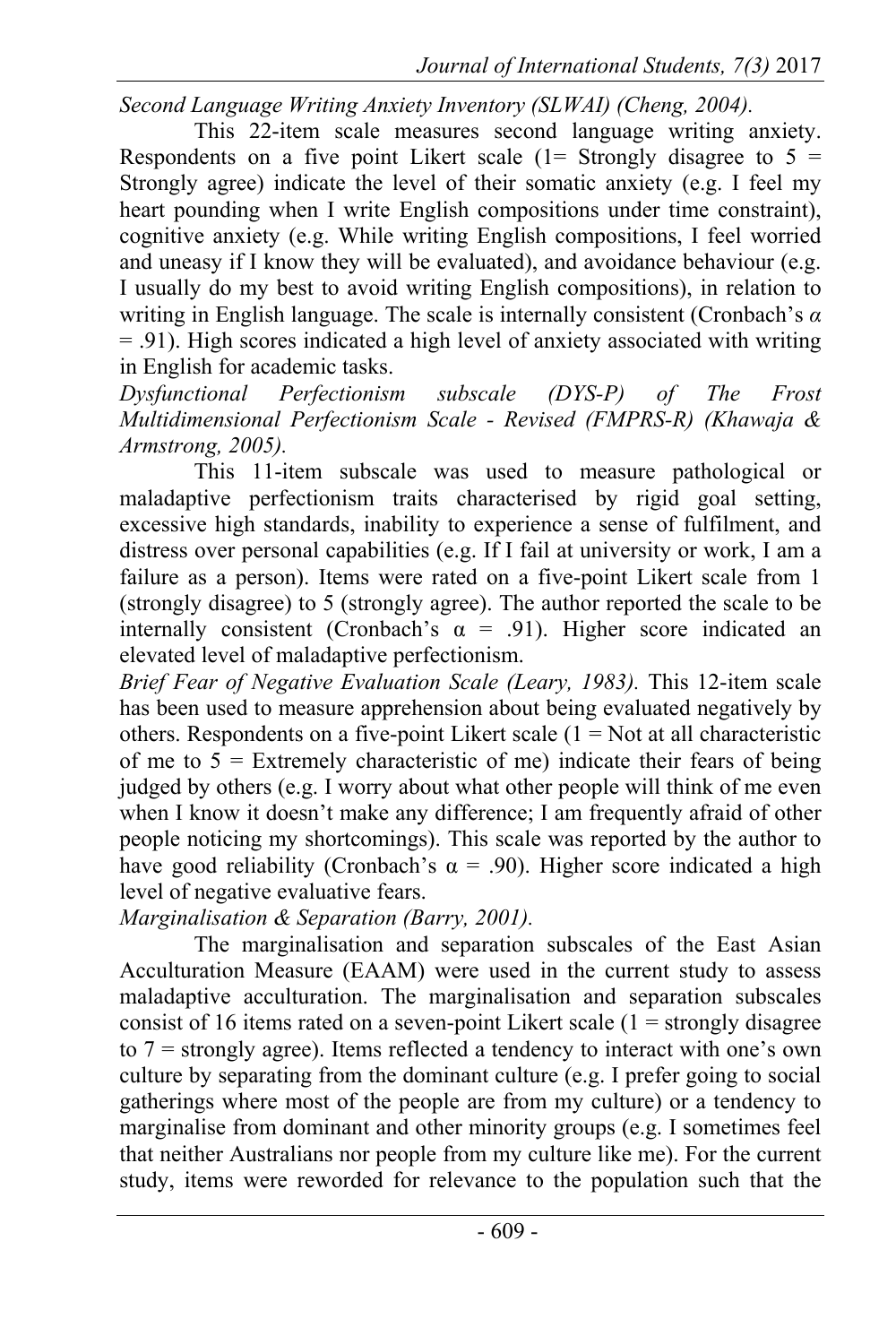word "Asian" was rephrased as "a person from my culture", and "American" was replaced with "Australian". Barry (2001) reported the reliability of the marginalisation subscale to be good (Cronbach's  $\alpha = .85$ ) and found the reliability rating of the separation subscale to be satisfactory (Cronbach's  $\alpha$  = .76). Higher scores indicated an elevated level of marginalisation and separation.

#### **Procedure**

Ethical clearance was obtained from the respective university. Administrators of Nursing Schools at 20 Australian universities were emailed information about the study and invited to participate in the study. They were requested to email the electronic flyer and information sheets about the present study to their undergraduate international nursing students. Those who were international nursing students, and used English as a second language, were invited to participate in the study via an electronic link to the study's online questionnaire, which took approximately 30 minutes to complete. Participation in the study was voluntary and nonidentifiable. Submission of the completed electronic survey was considered as informed consent. Response rate could not be calculated as there was no way to knowing, how many schools participated in the study. Further, there was no information about the number of students who received an invitation to the study.

#### **RESULTS**

### **Preliminary analyses**

Statistical analyses were conducted using Statistical Package for the Social Sciences (SPSS) 22.0. The data set was examined and participants (n = 8) who did not meet the criteria of being enrolled as an international nursing students and using English as a second language, were excluded from the analyses. Missing data were random and minimum. Items with less than 5% missing data were replaced via mean imputation, yielding a final sample size of 152. Data screening procedures also included checks for normality and other statistical assumptions. All statistical assumptions were met and multicollinearity was not an issue. The internal consistency of all the scales was measured by using Cronbach alpha. The internal consistency for Learning and Teaching-related and Placement-related Sources of Stress (.90), Second language Speaking Anxiety Scale (.94), Second Language Writing Anxiety Inventory (.90), Dysfunctional Perfectionism scale subscale (.88), Brief Fear of Negative Evaluation (.84), and Marginalisation (.89) and Separation (.77) were satisfactory.

Bivariate correlations were used to examine the relationship among the variables. As seen by the table, an increase in the years spent in studying English were related to reduction in marginalisation and feelings of anxiety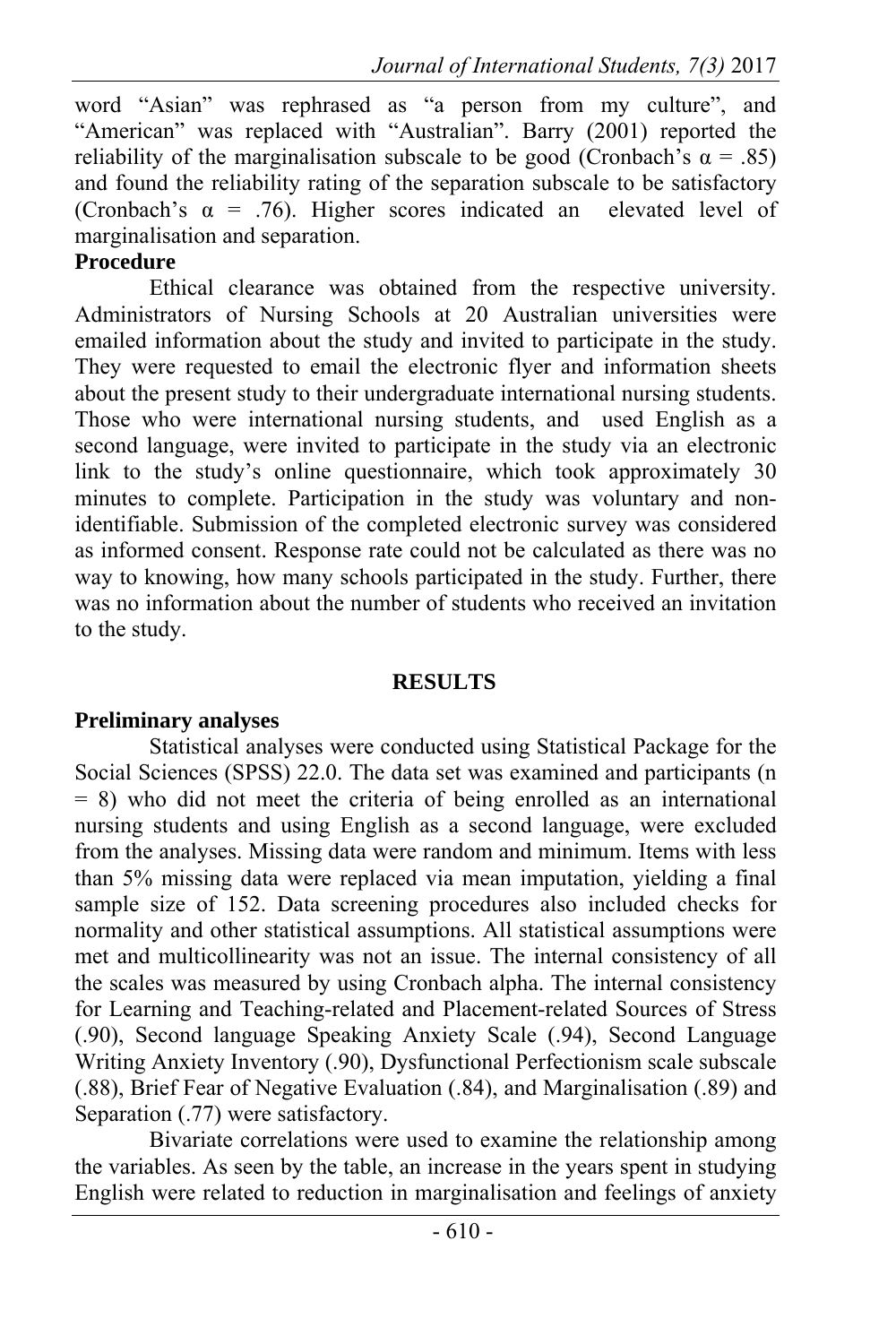linked with speaking and writing in a second language. There was moderate relationship among a sense of being separated, marginalised, dysfunctional perfectionism, anxiety related with the spoken and written second language, academic and placement stress. Finally, academic stress was highly associated with placement stress.

| Table 1. Correlations among the variables. |  |
|--------------------------------------------|--|
|                                            |  |

| <b>Variables</b> |                        | 2      | 3       | 4      | 5      | 6       |         | 8       | 9       | 10      | 11      | 12      |
|------------------|------------------------|--------|---------|--------|--------|---------|---------|---------|---------|---------|---------|---------|
| 1.               | Age                    | $-.09$ | $-.00$  | $-.05$ | $-.01$ | $-.04$  | $-.07$  | $-.10$  | .02     | $-.10$  | .10     | .01     |
|                  | 2. YrsAus              |        | $.39**$ | .09    | -. 14  | .01     | $-.00$  | $-.07$  | $-.13$  | .00     | $-.05$  | $-.14$  |
| 3.               | Uni level              |        |         | $-.02$ | .10    | $-.06$  | .10     | $-.15$  | $-11$   | $-.03$  | $-.05$  | $-.07$  |
| 4.               | <b>Years Eng Study</b> |        |         |        | $-11$  | $-.18*$ | .00     | $-.05$  | $-.20*$ | $-21*$  | $-.13$  | $-.07$  |
|                  | 5. EAAMSep             |        |         |        |        | $.44**$ | .12     | $.19*$  | $.38**$ | $.44**$ | $.23**$ | .13     |
| 6.               | <b>EAAMMAR</b>         |        |         |        |        |         | $.24**$ | .39**   | $.41**$ | $.42**$ | $.41**$ | $.24**$ |
|                  | 7. DYS-P               |        |         |        |        |         |         | $.55**$ | $.16*$  | $.19*$  | $.25**$ | $.17*$  |
| 8.               | <b>FNE</b>             |        |         |        |        |         |         |         | $.31**$ | $.22**$ | $.34**$ | $.25**$ |
|                  | 9. SLS                 |        |         |        |        |         |         |         |         | $.53**$ | $.60**$ | .45**   |
|                  | 10. SLW                |        |         |        |        |         |         |         |         |         | $.44**$ | $.30**$ |
|                  | 11. Academic Stress    |        |         |        |        |         |         |         |         |         |         | $.79**$ |
|                  | 12. Placement stress   |        |         |        |        |         |         |         |         |         |         |         |

Note: YrsAus: Years in Australia; Uni Level: year of enrolment; EAAMMAR: EAAM Marginalisation subscale; EAAMSep: EAAM Separation subscale; DYS-P: Dysfunctional Perfectionism subscale; FNE: Fear of Negative Evaluation; SLS: Second Language Anxiety -Spoken subscale; SLW: Second Language Anxiety - Writing subscale; \*: correlations significant at .05 level; \*\*: correlations significant at .01 level.

**Relationship between demographic, cognitive, acculturative, and language-related variables with stress in international nursing students**  Hierarchical multiple regression was used to identify how well the demographic, cognitive, acculturative, and language-related measures predicted levels of academic-related stress, and placement-related stress, in international nursing students. The dependent variables were academic stress (measures by learning and teaching-related sources of stress subscale) for the first hierarchical regression analysis, and placement-related sources of stress (measured by placement-related sources of stress subscale) for the second hierarchical regression analysis. The predictor variables for both analyses were the seven demographic factors (age, sex, years spent in Australia, years spent studying English as a second language, employment status, relationship status, and university level), two cognitive measures (fear of negative evaluation and dysfunctional perfectionism), two acculturation measures (marginalization and separation), and two languagerelated measures (spoken SLA and written SLA). Continuous demographic variables were re-computed as categorical variables, such that two categories were obtained for age, while three categories were obtained for years spent in Australia and years spent studying English as second language.

With academic-related sources of stress as the dependent variable, the demographic variables were entered in Step 1 of the hierarchical regression, which did not explain a significant proportion of variance,  $R^2$ <sub>change</sub> = .05,  $F_{change}(7, 136)$  = .94,  $p > .05$ . At Step 2, dysfunctional perfectionism and fear of negative evaluation were added. A significant change was found,  $R^2_{\text{change}} = .12$ ,  $F_{\text{change}}(2, 134) = 9.40$ ,  $p < .01$ . Only fear of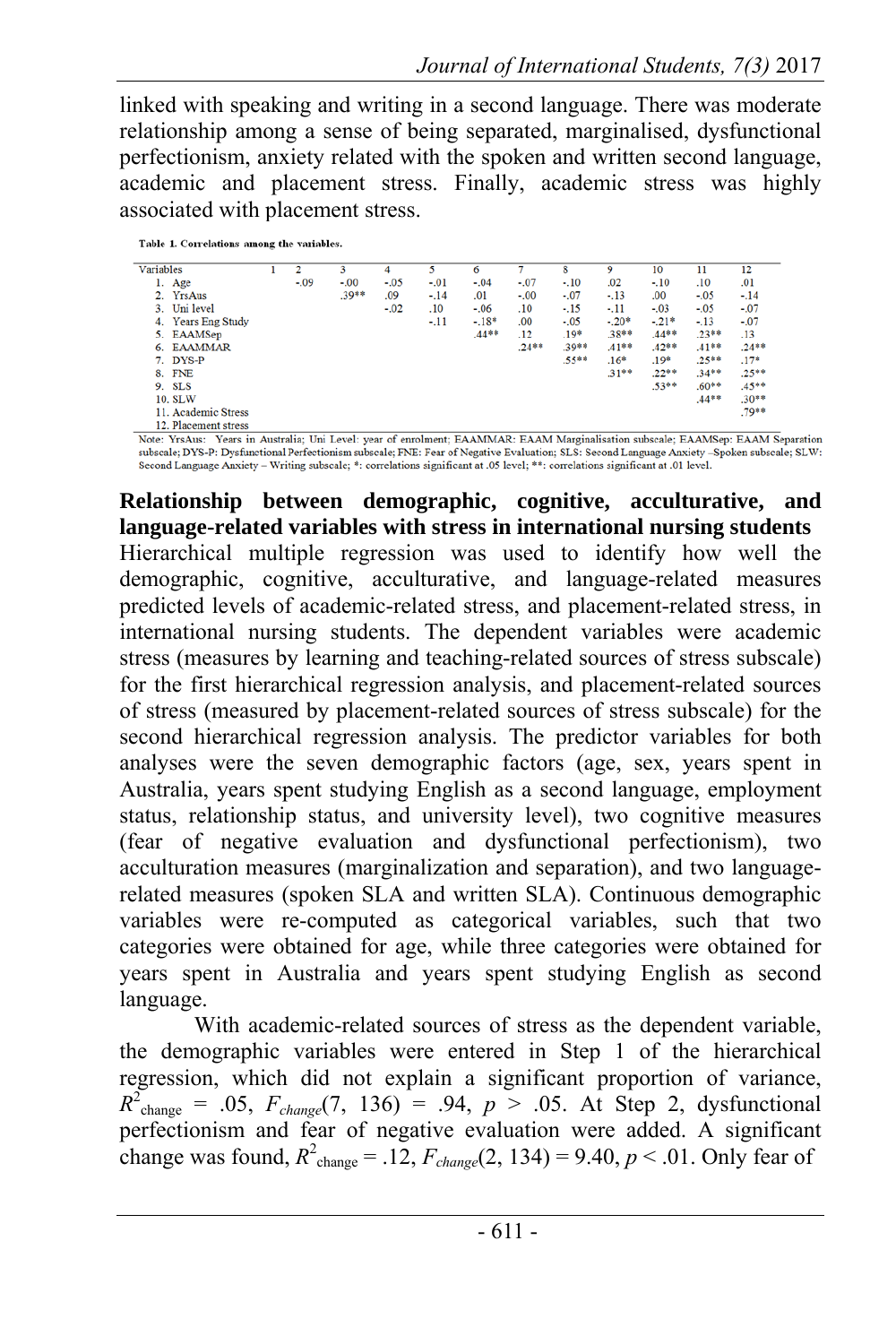|                            |                 | $\boldsymbol{b}$ | SEB   | $\overline{\beta}$ | p    | 95% CI          |
|----------------------------|-----------------|------------------|-------|--------------------|------|-----------------|
| Step 1                     | (Constant)      | 29.122           | 7.140 |                    | .000 | 15.00, 43.24    |
|                            | AgeCAT          | 1.699            | 1.866 | .083               | .364 | $-1.99, 5.39$   |
|                            | YrsAus          | .977             | 1.355 | .072               | .472 | $-1.70, 3.66$   |
|                            | Sex             | 4.586            | 2.486 | .158               | .067 | $-0.330, 9.50$  |
|                            | StatusRC        | $-1.209$         | 1.150 | $-.100$            | .295 | $-3.48, 1.07$   |
|                            | UniLevel        | $-.830$          | 1.158 | $-.067$            | .475 | $-3.12, 1.46$   |
|                            | Employment      | .622             | 1.086 | .051               | .568 | $-1.53, 2.77$   |
|                            | YearsEngStudy   | $-1.631$         | 1.066 | $-132$             | .128 | $-3.74, .48$    |
| Step 2                     | (Constant)      | 11.197           | 7.904 |                    | .159 | $-4.44, 26.83$  |
|                            | AgeCAT          | 2.830            | 1.782 | .138               | .115 | $-.70, 6.36$    |
|                            | YrsAus          | .792             | 1.280 | .058               | .537 | $-1.74, 3.32$   |
|                            | Sex             | 4.087            | 2.348 | .141               | .084 | $-.56, 8.73$    |
|                            | <b>StatusRC</b> | $-966$           | 1.087 | $-080$             | .376 | $-3.12, 1.18$   |
|                            | UniLevel        | $-460$           | 1.105 | $-.037$            | .678 | $-2.65, 1.73$   |
|                            | Employment      | .673             | 1.037 | .055               | .518 | $-1.38, 2.72$   |
|                            | YearsEngStudy   | $-1.403$         | 1.007 | $-114$             | .166 | $-3.40, .59$    |
|                            | DYS-P           | .222             | .124  | .174               | .075 | $-0.02, .47$    |
|                            | <b>FNE</b>      | .277             | .124  | .222               | .027 | .03, .52        |
| Step 3                     | (Constant)      | 10.667           | 7.745 |                    | .171 | $-4.65, 25.99$  |
|                            | AgeCAT          | 1.221            | 1.750 | .060               | .487 | $-2.24, 4.68$   |
|                            | YrsAus          | .389             | 1.233 | .029               | .753 | $-2.05, 2.83$   |
|                            | Sex             | 3.404            | 2.245 | .117               | .132 | $-1.04, 7.85$   |
|                            | <b>StatusRC</b> | $-.597$          | 1.041 | $-.050$            | .567 | $-2.66, 1.46$   |
|                            | UniLevel        | $-157$           | 1.057 | $-0.013$           | .882 | $-2.25, 1.93$   |
|                            | Employment      | .926             | .991  | .076               | .351 | $-1.03, 2.89$   |
|                            | YearsEngStudy   | $-.553$          | .985  | $-0.045$           | .575 | $-2.50, 1.39$   |
|                            | DYS-P           | .165             | .119  | .130               | .166 | $-0.07, .40$    |
|                            | <b>FNE</b>      | .123             | .124  | .098               | .326 | $-12, .37$      |
|                            | EAAMSep         | $.008\,$         | .105  | .006               | .941 | $-0.20, 0.21$   |
|                            | EAAMMar         | .317             | .089  | .341               | .001 | .14, .49        |
| $\overline{\text{Step 4}}$ | (Constant)      | 2.050            | 6.932 |                    | .768 | $-11.67, 15.76$ |
|                            | AgeCAT          | .579             | 1.481 | .028               | .697 | $-2.35, 3.51$   |
|                            | YrsAus          | .684             | 1.057 | .050               | .518 | $-1.41, 2.78$   |
|                            | <b>Sex</b>      | 2.827            | 1.897 | .097               | .139 | $-.93, 6.58$    |
|                            | <b>StatusRC</b> | $-960$           | .882  | $-080$             | .278 | $-2.71, .79$    |
|                            | UniLevel        | .025             | .893  | .002               | .978 | $-1.74, 1.79$   |
|                            | Employment      | .850             | .838  | .070               | .312 | $-0.81, 2.51$   |
|                            | YearsEngStudy   | .406             | .847  | .033               | .632 | $-1.27, 2.08$   |
|                            | DYS-P           | .195             | .100  | .153               | .055 | $-.004, .39$    |
|                            | <b>FNE</b>      | .002             | .106  | .001               | .987 | $-21, 21$       |
|                            | EAAMSep         | $-.174$          | .094  | $-143$             | .066 | $-.36, .01$     |
|                            | <b>EAAMMar</b>  | .179             | .078  | .193               | .023 | .03, .33        |
|                            | <b>SLS</b>      | .465             | .074  | .511               | .000 | .32, .61        |
|                            |                 |                  |       |                    |      |                 |
|                            | <b>SLW</b>      | .076             | .062  | .103               | .221 | $-0.05, .20$    |

| Table 2: Hierarchical multiple regression of demographic, cognitive, acculturative, and |  |
|-----------------------------------------------------------------------------------------|--|
| <b>SLA factors on academic-related stress</b>                                           |  |

*Note:* YrsAus: Years in Australia; StatusRC: relationship status; Unilevel: enrolment year at the university; DYS-P: Dysfunctional Perfectionism subscale ; FNE: Fear of Negative Evaluation; EAAMMAR: EAAM Marginalisation subscale; EAAMSep: EAAM Separation subscale; SLS: Second Language Anxiety –Spoken subscale; SLW: Second Language Anxiety – Writing subscale.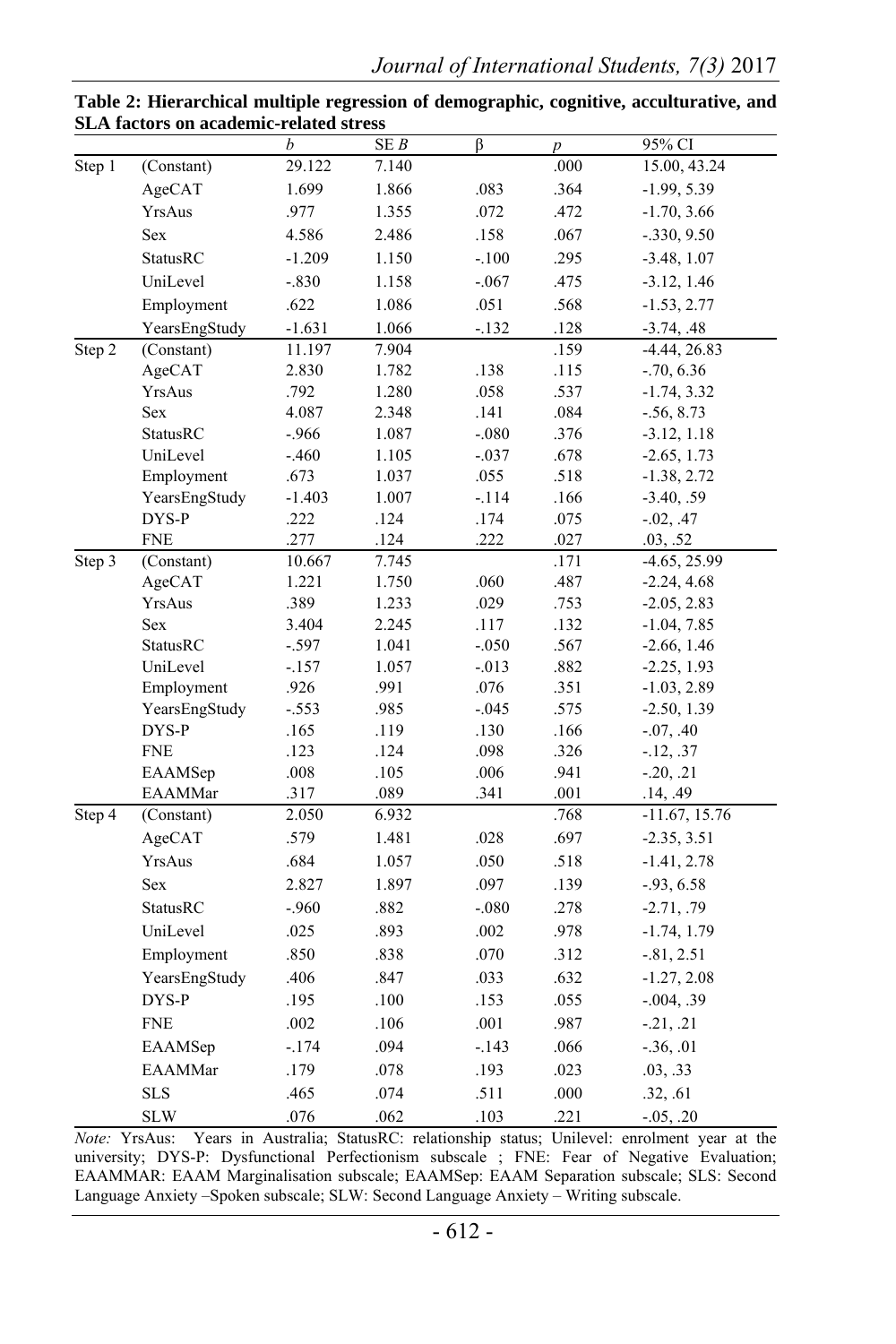|        |                 | b        | SEB   | β        | $\boldsymbol{p}$ | 95% CI         |
|--------|-----------------|----------|-------|----------|------------------|----------------|
| Step 1 | (Constant)      | 11.276   | 4.096 |          | .007             | 3.18, 19.38    |
|        | AgeCAT          | 1.259    | 1.071 | .107     | .242             | $-0.86, 3.38$  |
|        | YrsAus          | $-.121$  | .777  | $-.015$  | .876             | $-1.66, 1.42$  |
|        | Sex             | 2.645    | 1.426 | .158     | .066             | $-17, 5.47$    |
|        | StatusRC        | $-0.775$ | .660  | $-.112$  | .242             | $-2.08, .53$   |
|        | UniLevel        | $-.340$  | .664  | $-.047$  | .610             | $-1.65, .97$   |
|        | Employment      | .693     | .623  | .098     | .268             | $-.54, 1.93$   |
|        | YearsEngStudy   | $-459$   | .611  | $-.064$  | .455             | $-1.67, .75$   |
| Step 2 | (Constant)      | 3.900    | 4.686 |          | .407             | $-5.37, 13.17$ |
|        | AgeCAT          | 1.725    | 1.057 | .146     | .105             | $-37, 3.82$    |
|        | YrsAus          | $-.197$  | .759  | $-.025$  | .795             | $-1.70, 1.30$  |
|        | Sex             | 2.440    | 1.392 | .146     | .082             | $-31, 5.19$    |
|        | StatusRC        | $-.675$  | .644  | $-.097$  | .297             | $-1.95, .60$   |
|        | UniLevel        | $-187$   | .655  | $-0.026$ | .776             | $-1.48, 1.11$  |
|        | Employment      | .713     | .615  | .101     | .248             | $-.50, 1.93$   |
|        | YearsEngStudy   | $-.365$  | .597  | $-.051$  | .542             | $-1.55, .82$   |
|        | DYS-P           | .091     | .073  | .124     | .217             | $-0.05, .24$   |
|        | <b>FNE</b>      | .114     | .073  | .159     | .121             | $-0.03, .26$   |
| Step 3 | (Constant)      | 4.795    | 4.683 |          | .308             | $-4.47, 14.06$ |
|        | AgeCAT          | .950     | 1.058 | .080     | .371             | $-1.14, 3.04$  |
|        | YrsAus          | $-.469$  | .745  | $-.060$  | .531             | $-1.94, 1.01$  |
|        | <b>Sex</b>      | 2.126    | 1.358 | .127     | .120             | $-.56, 4.81$   |
|        | <b>StatusRC</b> | $-.501$  | .629  | $-.072$  | .428             | $-1.75, .74$   |
|        | UniLevel        | $-.069$  | .639  | $-.010$  | .915             | $-1.33, 1.20$  |
|        | Employment      | .839     | .599  | .119     | .164             | $-.35, 2.02$   |
|        | YearsEngStudy   | .008     | .595  | .001     | .989             | $-1.17, 1.19$  |
|        | DYS-P           | .067     | .072  | .091     | .353             | $-0.08, .21$   |
|        | <b>FNE</b>      | .043     | .075  | .059     | .572             | $-11, .19$     |
|        | EAAMSep         | $-.063$  | .063  | $-.090$  | .321             | $-.19, .06$    |
|        | EAAMMar         | .167     | .054  | .313     | .002             | .06, .27       |
| Step 4 | (Constant)      | .699     | 4.501 |          | .877             | $-8.21, 9.60$  |
|        | AgeCAT          | .638     | .961  | .054     | .508             | $-1.26, 2.54$  |
|        | YrsAus          | $-.320$  | .686  | $-.041$  | .642             | $-1.68, 1.04$  |
|        | Sex             | 1.847    | 1.232 | .110     | .136             | $-.59, 4.29$   |
|        | StatusRC        | $-.678$  | .573  | $-.098$  | .238             | $-1.81, .46$   |
|        | UniLevel        | .019     | .580  | .003     | .974             | $-1.13, 1.17$  |
|        | Employment      | .803     | .544  | .114     | .142             | $-.27, 1.88$   |
|        | YearsEngStudy   | .468     | .550  | .066     | .396             | $-.62, 1.56$   |
|        | DYS-P           | .081     | .065  | .111     | .215             | $-0.05, .21$   |
|        | <b>FNE</b>      | $-0.016$ | .069  | $-.022$  | .816             | $-15, 12$      |
|        | EAAMSep         | $-.150$  | .061  | $-.214$  | .015             | $-.27, -.03$   |
|        | <b>EAAMMar</b>  | .101     | .051  | .189     | .048             | .001, .20      |
|        | <b>SLS</b>      | .226     |       |          | .000             |                |
|        |                 |          | .048  | .431     |                  | .13, .32       |
|        | <b>SLW</b>      | .035     | .040  | .081     | .389             | $-0.05, 0.11$  |

**Table 3: Hierarchical multiple regression of demographic, cognitive, acculturative, and SLA factors on placement-related stress** 

*Note:* YrsAus: Years in Australia; StatusRC: relationship status; Unilevel: enrolment year at the university; DYS-P: Dysfunctional Perfectionism subscale ; FNE: Fear of Negative Evaluation; EAAMMAR: EAAM Marginalisation subscale; EAAMSep: EAAM Separation subscale; SLS: Second Language Anxiety –Spoken subscale; SLW: Second Language Anxiety – Writing subscale.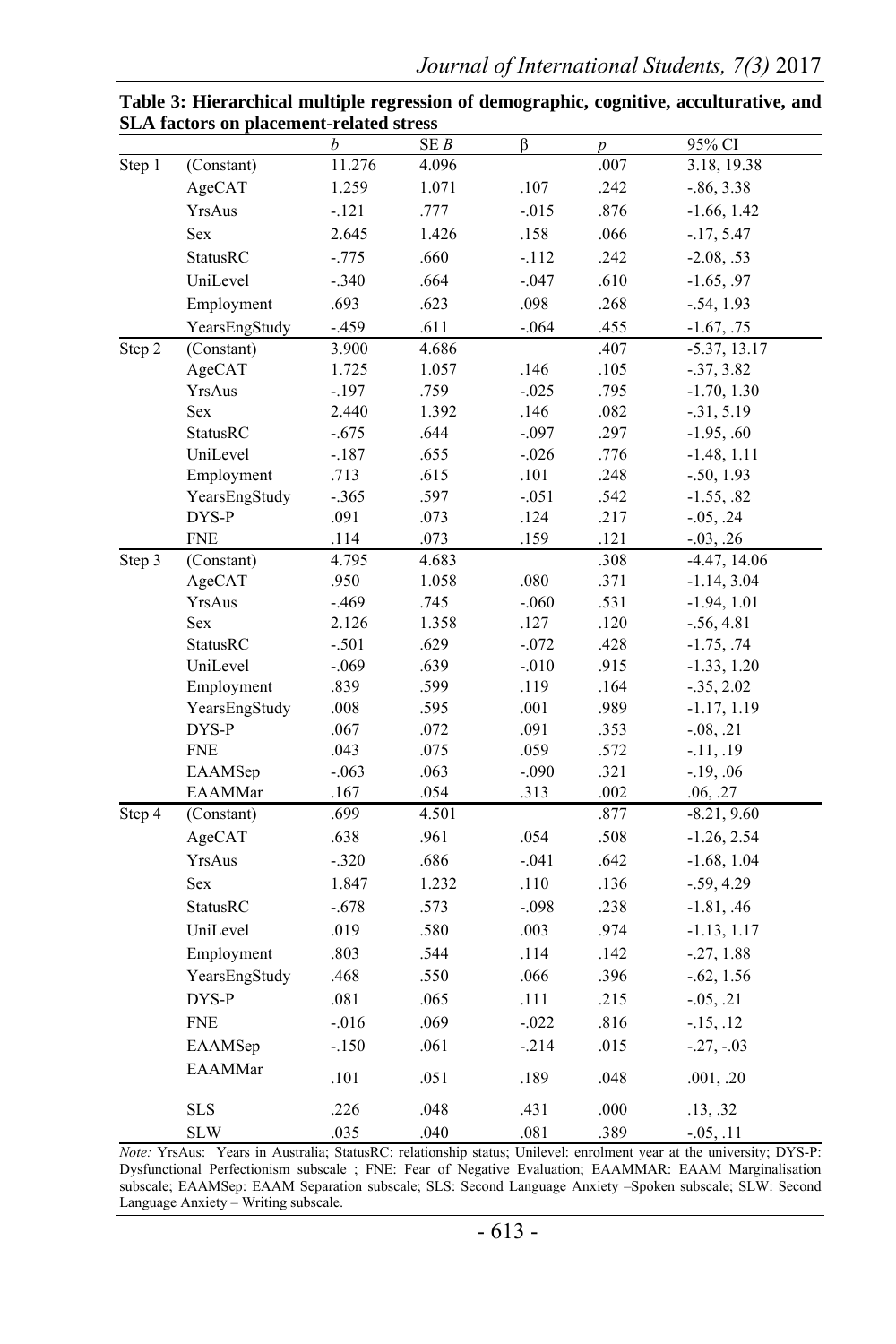negative evaluation was statistically significant, as seen in Table 2. At Step 3 separation and marginalisation were added to the model, and a significant change was found,  $R^2_{\text{change}} = .09$ ,  $F_{change}$  (2, 132) = 7.70,  $p < .001$ . As seen in Table 2, fear of negative evaluation was no longer significant, with marginalisation being the only significant contributor to the model at this step. At Step 4, the language related predictors of spoken SLA and written SLA were entered into the model, and a significant change was found,  $R^2_{\text{change}} = .22, F_{\text{change}}(2, 130) = 27.59, p < .001$ . The total model explained 47.4% of the variance in placement-related stress in international nursing students (adjusted  $R^2 = .42$ ),  $F(13, 130) = 9.012$ ,  $p < .001$ . Marginalisation remained a significant contributor to the model, with spoken SLA the only other significant contributor to the model.

Another hierarchical regression was performed with placementrelated sources of stress as the dependent variable, and the same predictor variables entered in the same steps as the previous hierarchical regression analysis. At Step 1, the demographic variable were entered with no significant prediction in the variance,  $R^2$ <sub>change</sub> = .06,  $F$ <sub>change</sub>(7, 136) = 1.14, *p*  $> 0.05$ . At Step 2, no significant change was found when the cognitive variables were entered,  $R^2_{\text{change}} = .06$ ,  $F_{\text{change}}(2, 134) = 4.53$ ,  $p > .05$ . At Step 3, the acculturation measures of separation and marginalisation were entered, and a significant change was found,  $R^2$ <sub>change</sub> = .06,  $F$ <sub>change</sub>(2, 132) = 4.86,  $p < 0.01$ . Only marginalisation was a significant measure, as seen in Table 2. At Step 4, spoken SLA and written SLA were entered into the model, and a significant change was found,  $R^2$ <sub>change</sub> = .16,  $F$ <sub>change</sub>(2, 130) = 15.28,  $p \le 0.001$ . The total model explained 33.3% of the variance in placement-related stress in international nursing students (adjusted  $R^2 =$ .27),  $F(13, 130) = 4.99$ ,  $p < .001$ .

#### **DISCUSSION AND CONCLUSIONS**

The current study examined the demographic, cognitive, acculturative, and language characteristics of international nursing students that are associated with their stress in both academic and placement environments. The hypothesis that after taking into account demographic, cognitive, and acculturative factors, spoken and written SLA would add to the predictability of international nursing student stress was partially supported. For both sources of nursing student stress, spoken SLA was a significant measure in the total prediction model, while written SLA was not. This is consistent with Brown's (2008) study where international students most often cited distress with spoken second language communication as a problem. It appears that international students' anxiety related experiences associated with spoken second language may inhibit them from interacting and communicating with the members of the host society (Andrade, 2006;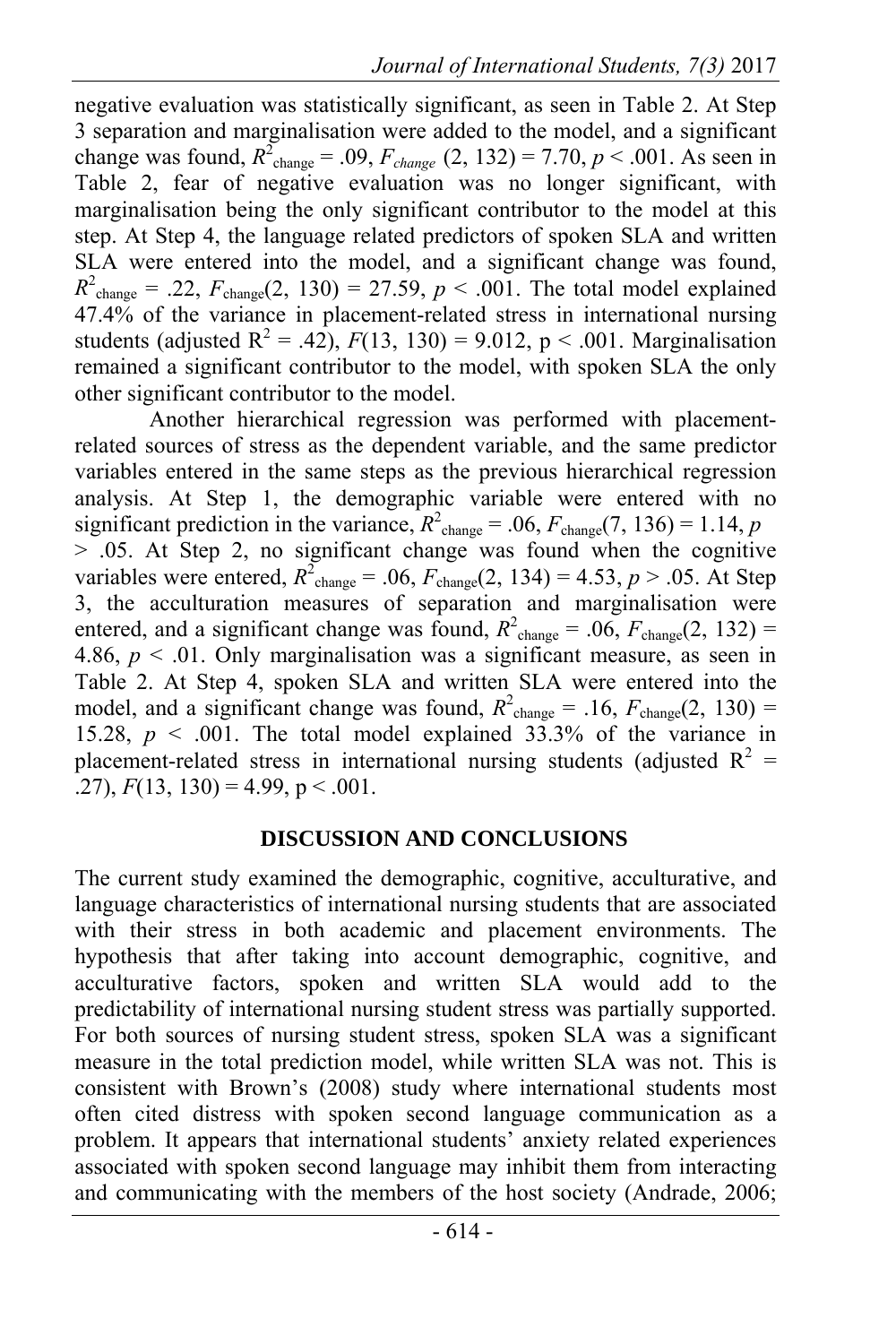Major, 2005). Consequently, this type of avoidance can prevent them from addressing their negative expectations and fears. It also precludes them from enhancing their skills and coping strategies (Seyedfatemi et al., 2007).

Marginalization was also a significant measure in predicting stress in both the academic and the placement environments. The finding that a marginalization acculturative style is positively related to experiencing stress supports the findings of Sullivan and Kashubeck-West (2015), who found that factors relating to being an international student were the cause for higher rates of marginalization in this population. Factors such as being in a new cultural environment where there is pressure to perform well academically, as well as dealing with isolation and distance from family and friends, could result in higher levels of stress in both of these environments (Sullivan & Kashubeck-West, 2015).

It is interesting to note that there was a significant negative relationship between separation and placement-related sources of stress, but not for academic-related stress. From this relationship it can be inferred that those who experience high levels of stress in the placement environment are unlikely to have an acculturative style similar to separation. While causality cannot be assumed, it can be hypothesized that the communication in a placement environment, which is essential in order to successfully complete the tasks required, can assist students to form relationships with members of the host culture. These relationships may then act as a protective factor, making it less likely for students to reject the host culture. Whereas, in academic environments there is less direct interaction with the host society, possibly explaining the lack of relationship between separation and this environment. This tentative finding mirrors other studies where it has been found that social support can help with the acculturation process (Major, 2005).

While previous studies with international student populations have found that fear of negative evaluation is a significant predictor of stress (Neff & Vonk, 2009; Begley & White, 2003; Roadebaugh et al., 2004), the results of this study revealed that fear of negative evaluation was only significant before acculturative factors were added to the model, and only in the academic environment. Academic stress may be highly influenced by socially based experiences like fear of negative evaluation and marginalization, where stressors may manifest more in the form of performance apprehension and fear of failing. These experiences are both based on social evaluation, compared to the pressure of clinic placements, which may be more oriented around self-appraisal. Although marginalization was significant in both environments, the Beta values show that marginalization was higher in the academic environment. As the current study assessed only the effects of the maladaptive dimensions of cognitive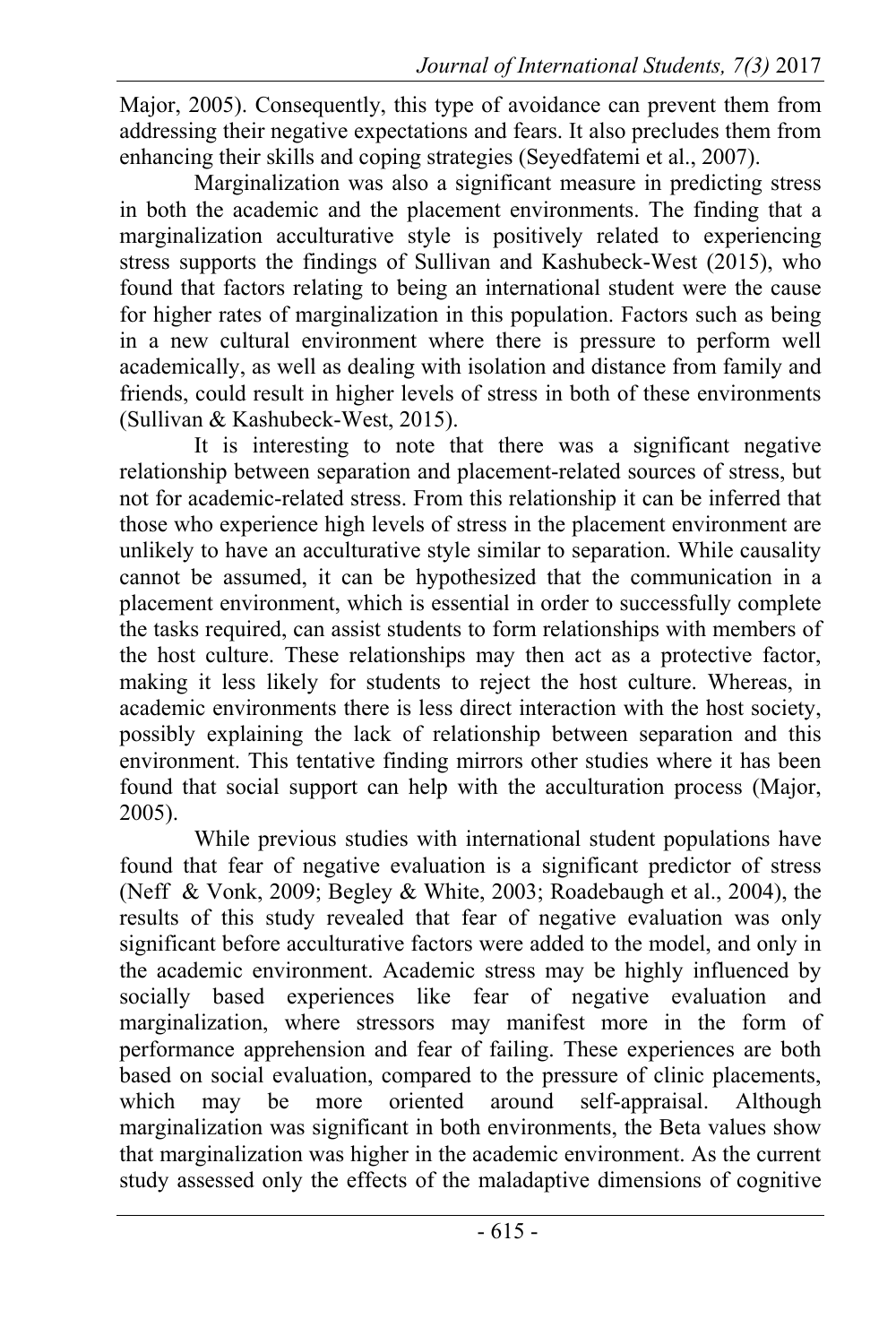factors, both of which were found to be non-significant when accounted for by acculturative and SLA factors, it suggests that the influence of cognitive styles on international student stress may be greater when considered in tandem with their adaptive dimensions.

 The finding that there was no significant relationship between demographic characteristics thought to predispose international nursing students to stress and the stress experienced in two nursing student environments was not altogether unexpected. The current literature offers conflicting results regarding the impact that demographic characteristics can have on student stress levels (Blackman et al., 2007), and this study provides further support for the suggestion that demographic factors do not play a role in student stress.

### **IMPLICATIONS**

Overall, the findings reiterate the significance of helping international students who are working with a second language. At the university level, counselling services should introduce resources and interventions aimed at building resilience in international students. At the school level, nursing schools should factor in coping and management of second language issues into their programs, especially with respects to second language communication. Further, nursing school should introduce activities that promote international nursing students' interaction with the domestic students, as this would facilitate their proficiency and confidence with the second language. Finally, academics at the school level would have to be mindful of the second language anxiety while teaching or assessing these students. The supervisors at the placements should take into account the anxiety that may be associated with a nurse students' performance at a placement. Special programs that target the anxiety of speaking a second language in academic and clinical settings would be helpful for international students undertaking nursing degrees. There are several limitations to the current study. One of the limitations of the study is that no causal relationships could be concluded from the current analyses. Secondly, response rates could not be tracked and the sample size was relatively small. This could have contributed to the lack of significant findings of important demographic differences within the population. Thirdly, with the sample consisting solely of international students from Australia, there may be conditions unique to this population that limits its generalizability to international nursing students in other countries. Fourthly, there are no normative data available to compare the level of stress and SLA reported by the current sample and that of other international student populations. Lastly, apart from the stress scale, validation of the utilization of the other measures with the international nursing student population is still severely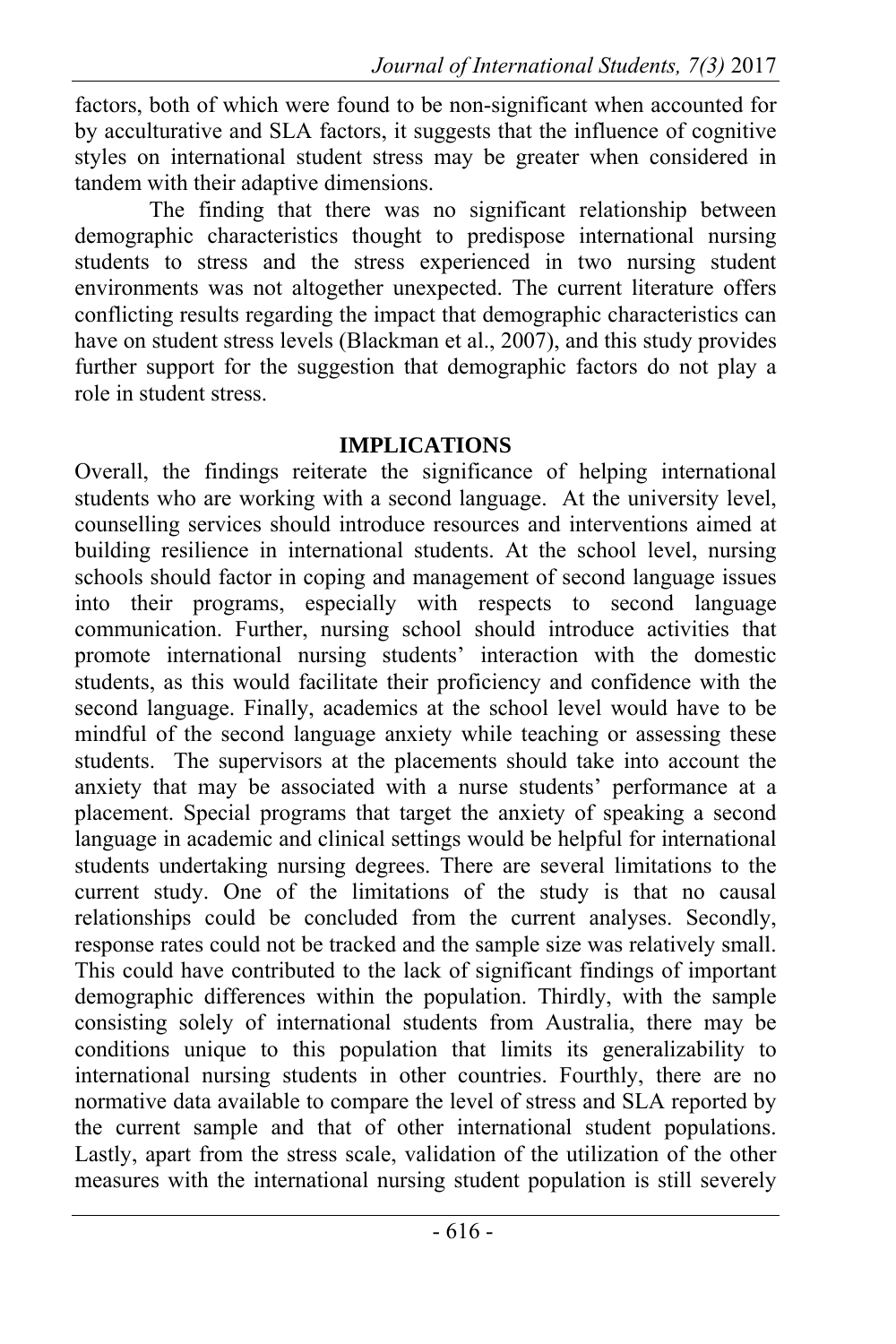limited, and thus needs to be interpreted with caution. Also, the abridged version of the index of sources of nursing stress used in the current study has not been validated by other sources. As such, the results from the current study need to be interpreted with caution. Future research should include corrections for these limitations, particularly in terms of making comparisons with other international student populations and utilizing measures that have been well validated with the nursing student population.

 In spite of the shortcomings, the findings from the current study do reveal important information about international students' academic stress and SLA. To the authors' knowledge, the study has presented for the first time that SLA, particularly the spoken aspect, is a significant factor in international nursing student stress, over and above the impact of other psychological factors that are currently associated with international student stress. Yet more research on SLA needs to be done, especially with prevalence and the lived experience of SLA. Future research adopting a qualitative method will be useful in explicating this phenomenon from a real-world perspective, possibly shedding light on how SLA manifests at an individual level and how it translates into internal experiences of the Self and of the Self in relation to others.

#### **REFERENCES**

- American Psychiatric Association. (2000). *Diagnostic and statistical manual of mental disorders* (4th ed., text rev.). Washington, DC: Author.
- Admi, H. (1997). Nursing students' stress during the initial clinical experience. *Journal of Nursing Education, 36*(7), 323-327.
- Andrade, M. S. (2006). International students in English-speaking universities: Adjustment factors. *Journal of Research in International Education, 5*(2), 131-154. doi: 10.1177/1475240906065589
- Andrade, M., & Williams, K. (2009). Foreign language learning anxiety in Japanese EFL university classess: Physical, emotional, expressive, and verbal reactions. *Sophia Junior College Faculty Journal, 29*, 1-24.
- Bailey, P., Onwuegbuzie, A. J., & Daley, C. E. (2000). Correlates of anxiety at three stages of the foreign language learning process. *Journal of Language and Social Psychology, 19*(4), 474-490. doi: 10.1177/0261927X00019004005
- Barry, D. T. (2001). Development of a new scale for measuring acculturation: The East Asian Acculturation Measure (EAAM). *Journal of Immigrant Health, 3*(4), 193-197.
- Bayram, N., & Bilgel, N. (2008). The prevalence and socio-demographic correlations of depression, anxiety and stress among a group of university students. *Social psychiatry and psychiatric epidemiology, 43*(8), 667-672.
- Begley, C. M., & White, P. (2003). Irish nursing students' changing self-esteem and fear of negative evaluation during their preregistration programme. *Journal of Advanced Nursing, 42*(4), 390-401.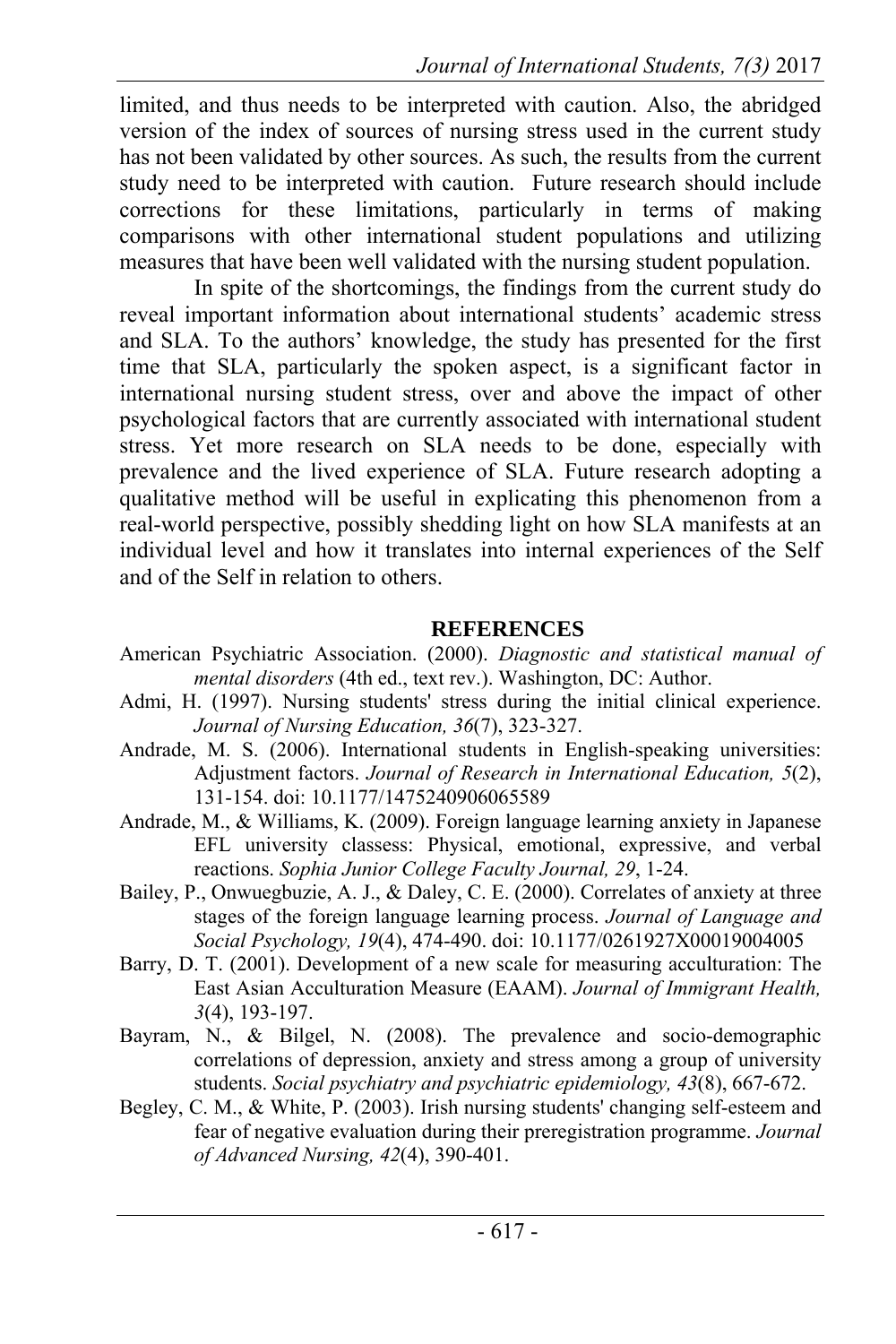- Berry, J.W. (1997) Immigration, acculturation, and adaptation. *Applied Psychology: An International Review* 46(1): 5-34. dor: 10.1111/j.1464- 0597.1997.tb01087.x.
- Blackman, I. (2001). A predictive model identifying latent variables, which influence undergraduate student nurses' achievement in mental health nursing skills. *International Education Journal, 2*(4), 53-64.
- Blackman, I., Hall, M., & Darmawan, I. G. N. (2007). Undergraduate nurse variables that predict academic achievement and clinical competence in nursing. *International Education Journal, 8*(2), 222-236.
- Brown, L. (2008). Language and anxiety: An ethnographic study of international postgraduate students. *Evaluation and Research in Education, 21*(2), 75- 95.
- Casado, M. A., & Dereshiwsky, M. I. (2001). Foreign language anxiety of university students. *College Student Journal, 35*(4), 539-562.
- Cebreros, A. M. O. (2005). *Measuring language anxiety perceived by Spanish university students of English*. Retrieved from http://www.publicacions.ub.es/revistes/bells12/articulos.asp?codart=102
- Cheng, Y.S. (2004). A measure of second language writing anxiety: Scale development and preliminary validation. *Journal of Second Language Writing, 13*, 313-335.
- Crawford,T. & Candlin,S. (2013) A literature review of the language needs of nursing students who have English as a second/other language and the effectiveness of English language support programmes. *Nurse Education in Practice* 13(3): 181-185. doi: 10.1016/j.nepr.2012.09.008.
- Fritz, M. V., Chin, D., & DeMarinis, V. (2008). Stressors, anxiety, acculturation and adjustment among international and North American students. *International Journal of Intercultural Relations, 32*, 244-259. doi:10.1016/j.ijintrel.2008.01.001
- Frost, R. O., Marten, P., Lahart, C., & Rosenblate, R. (1990). The dimensions of perfectionism. *Cognitive Therapy & Research, 14*(5), 449-468. doi: 0147- 5916/90/1000-0449506.00/0
- Gibbons, C., Dempster, M., & Moutray, M. (2009a). Surveying nursing students on their sources of stress: A validation study. *Nurse Education Today, 29*, 867-872.
- Gibbons, C., Dempster, M., & Moutray, M. (2009b). Index of sources of stress in nursing students: A confirmatory factor analysis. *Journal of Advanced Nursing, 65*(5), 1095-1102.
- Higginson, R. (2006). Fears, worries and experiences of first-year pre-registration nursing students: A qualitative study. *Nurse Researcher, 13*(3), 32-49.
- Khawaja, N. G., & Armstrong, K. A. (2005). Factor structure and psychometric properties of the Frost Multidimensional Perfectionism Scale developing shorter versions using an Australian sample. *Australian Journal of Psychology, 57*(2), 129-138.
- Khawaja, N. G., & Dempsey, J. (2007). Psychological distress in international university students: An Australian study. *Australian Journal of Guidance & Counselling, 17*(1), 13-27.

Khawaja, N. G., & Dempsey, J. (2008). A comparison of International and domestic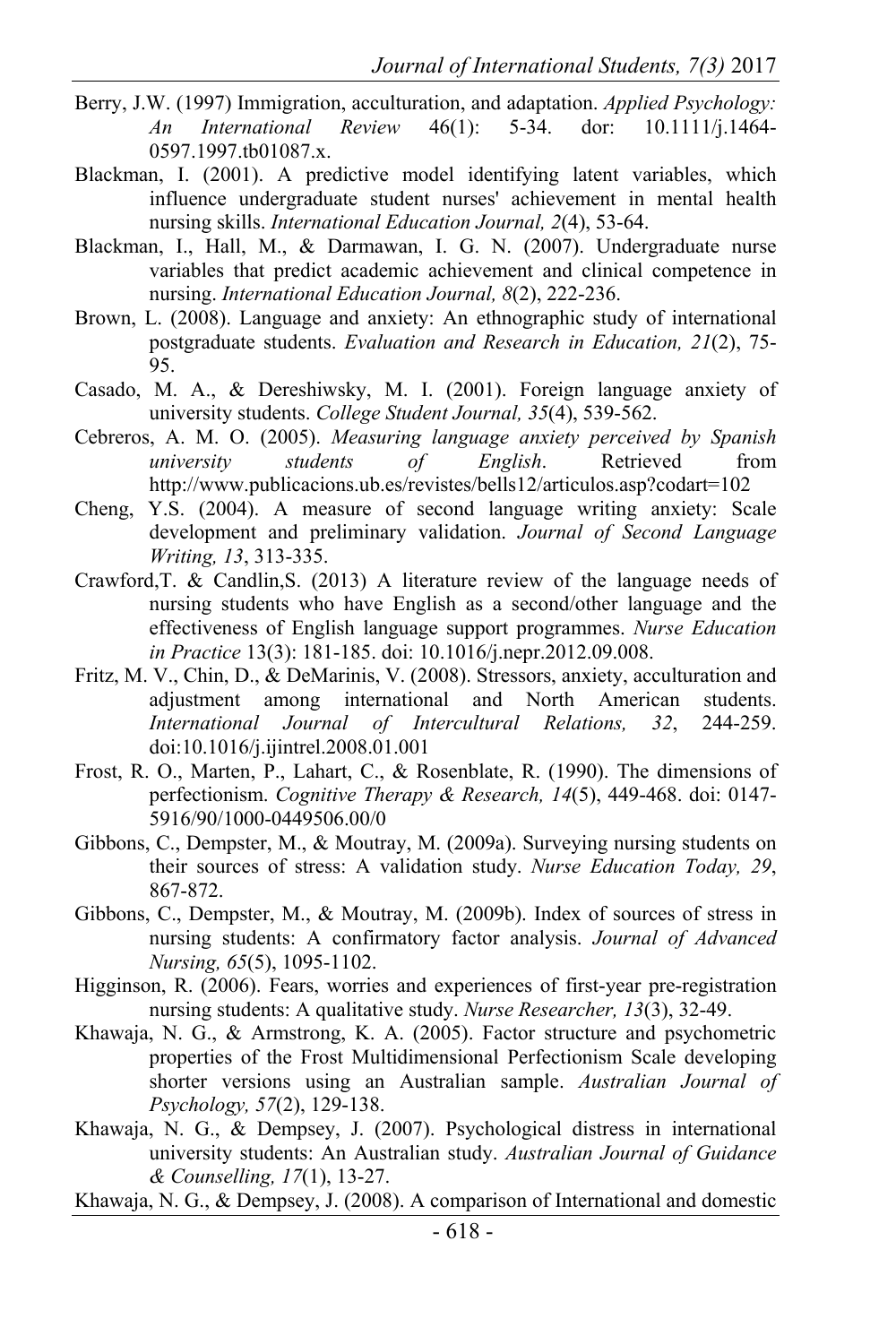tertiary students in Australia. *Australian Journal of Guidance & Counselling, 18*(1), 30-46.

- Khawaja, N. G., & Duncanson, K. (2008). Using the university student depression inventory to investigate the effects of demographic variables on students' depression. *Australian Journal of Guidance & Counselling, 18*(2), 1-15.
- Leary, M. R. (1983). A brief version of the Fear of Negative Evaluation scale. *Personality and Social Psychology Bulletin, 9*(3), 371-375. doi: 10.1177/0146167283093007
- Lee, D.-G., & Park, H.-J. (2011). Cross-cultural validity of the Frost Multidimensional Perfectionism scale in Korea. *The Counseling Psychologist, 39*(2), 320-346. doi: 10.1177/0011000010365910
- MacIntyre, P.D., Noels, K.A., & Clément, R. (1997) Biases in self-ratings of second language proficiency: The role of language anxiety. *Language Learning* 47(2): 265-287.
- Major EM (2005) Co-national support, cultural therapy, and the adjustment of Asian students to an English-speaking university culture. *International Education Journal* 6(1): 84-95.
- Major, E. M. (2005). Co-national support, cultural therapy, and the adjustment of Asian students to an English-speaking university culture. *International Education Journal, 6*(1), 84-95.
- Neff, K. D., & Vonk, R. (2009). Self-compassion versus global self-esteem: Two different ways of relating to oneself. *Journal of Personality, 77*(1), 23-50.
- Phakiti, A., Hirsh, D., & Woodrow, L. (2013) It's not only English: Effects of other individual factors on English language learning and academic learning of ESL international students in Australia. *Journal of Research in International Education* 12(3): 239-258. doi: 10.1177/1475240913513520.
- Pitts, M. J. (2009). Identity and the role of expectations, stress, and talk in shortterm student sojourner adjustment: An application of the integrative theory of communication and cross-cultural adaptation. *International Journal of Intercultural Relations, 33*, 450-462.
- Poyrazli, S., Kavanaugh, P. R., Baker, A., & Al-Timimi, N. (2004). Social support and demographic correlates of acculturative stress in international students. *Journal of College Counseling, 7*(1), 73-82.
- Seyedfatemi, N., Tafreshi, M., & Hagani, H. (2007). Experienced stressors and coping strategies among Iranian nursing students. *BMC Nursing, 6*(1), 11- 11. doi: 10.1186/1472-6955-6-11
- Sturman, E. D., Flett, G. L., Hewitt, P. L., & Rudolph, S. G. (2009). Dimensions of Perfectionism and Self-worth Contingencies in Depression. *Journal of Rational-Emotive & Cognitive-Behavior Therapy, 27*(4), 213.
- Sullivan, C. & Kashubeck-West,S. (2015) The interplay of international students' acculturative stress, social support, and acculturation modes. *Journal of International Students,* 5(1): 1-11.
- Trice, A. G., & Jin Eun, Y. (2007). International graduate students' perceptions of their academic experience. *Journal of Research in International Education, 6*(1), 41-66. doi: 10.1177/1475240907074788
- Ujitani, E., & Volet, S. (2008). Socio-emotional challenges in international education. *Journal of Research in International Education, 7*(3), 279-303.